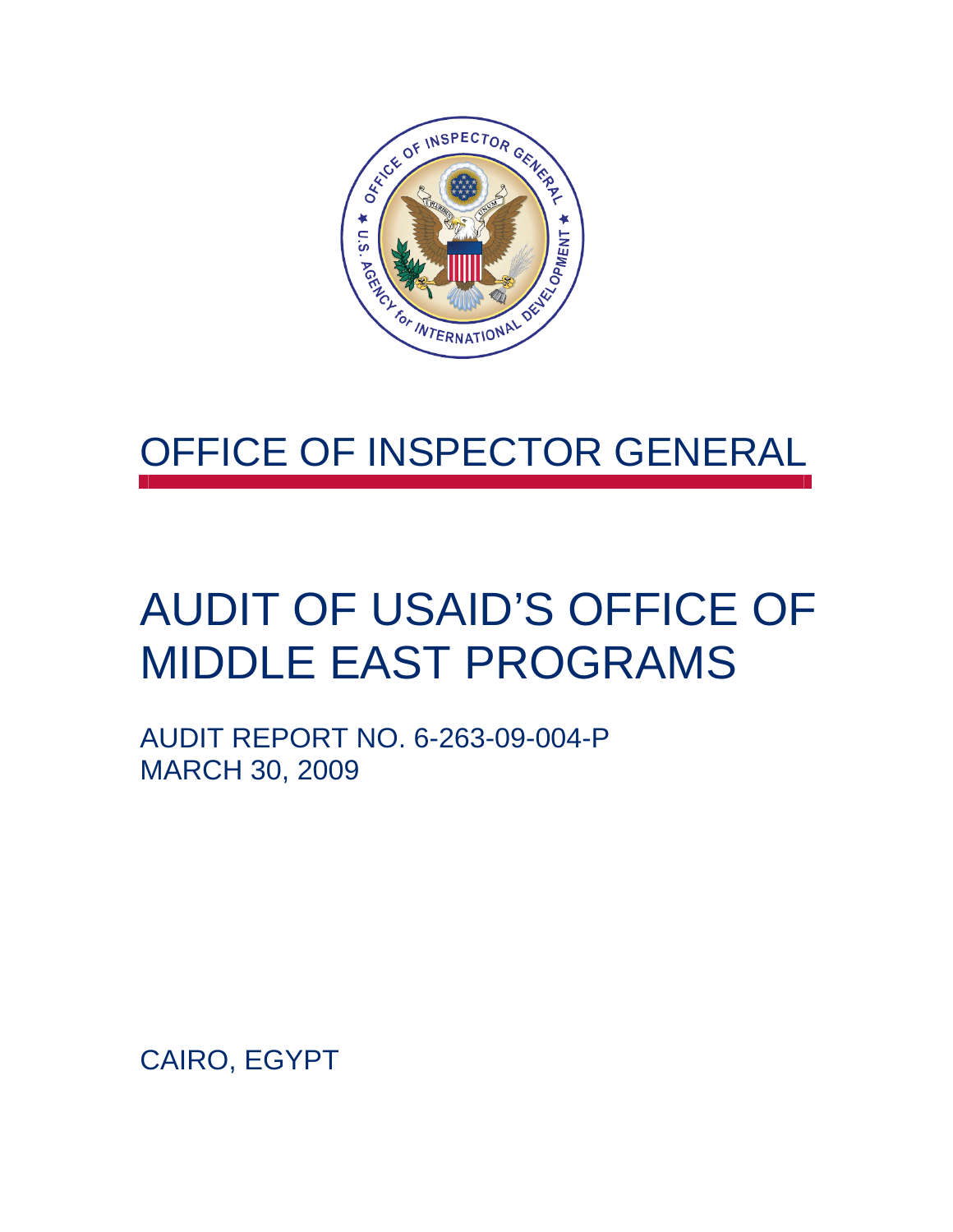

#### *Office of Inspector General*

March 30, 2009

#### **MEMORANDUM**

- **TO:** USAID/Egypt Mission Director, Hilda Arellano
- **FROM:** Regional Inspector General, Cairo, Lloyd Miller /s/
- **SUBJECT:** Audit of USAID's Office of Middle East Programs (Report No. 6-263-09-004-P)

This memorandum transmits our final report on the subject audit. We have considered your comments on the draft report and have included your responses in appendix II.

The report contains two recommendations intended to improve the implementation of USAID's Office of Middle East Programs. In response to the draft report, the mission agreed with both recommendations. A management decision for recommendation no. 1 will be considered to have been made when the Office of Middle East Programs can more precisely determine its target date for completion of all actions. We consider that a management decision has been made and final action has been taken for recommendation no. 2.

Thank you for the cooperation and courtesy extended to the audit team during this audit.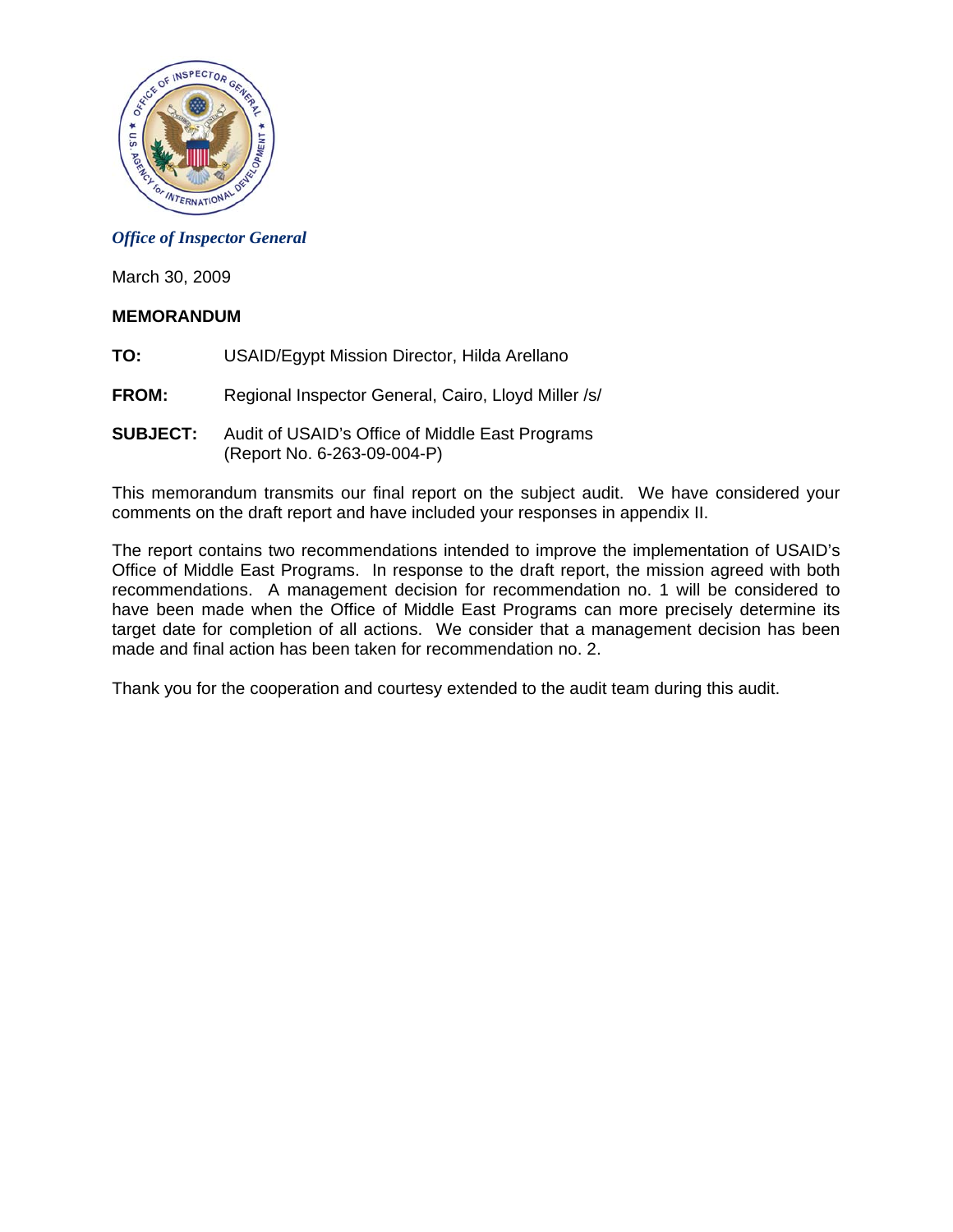# **CONTENTS**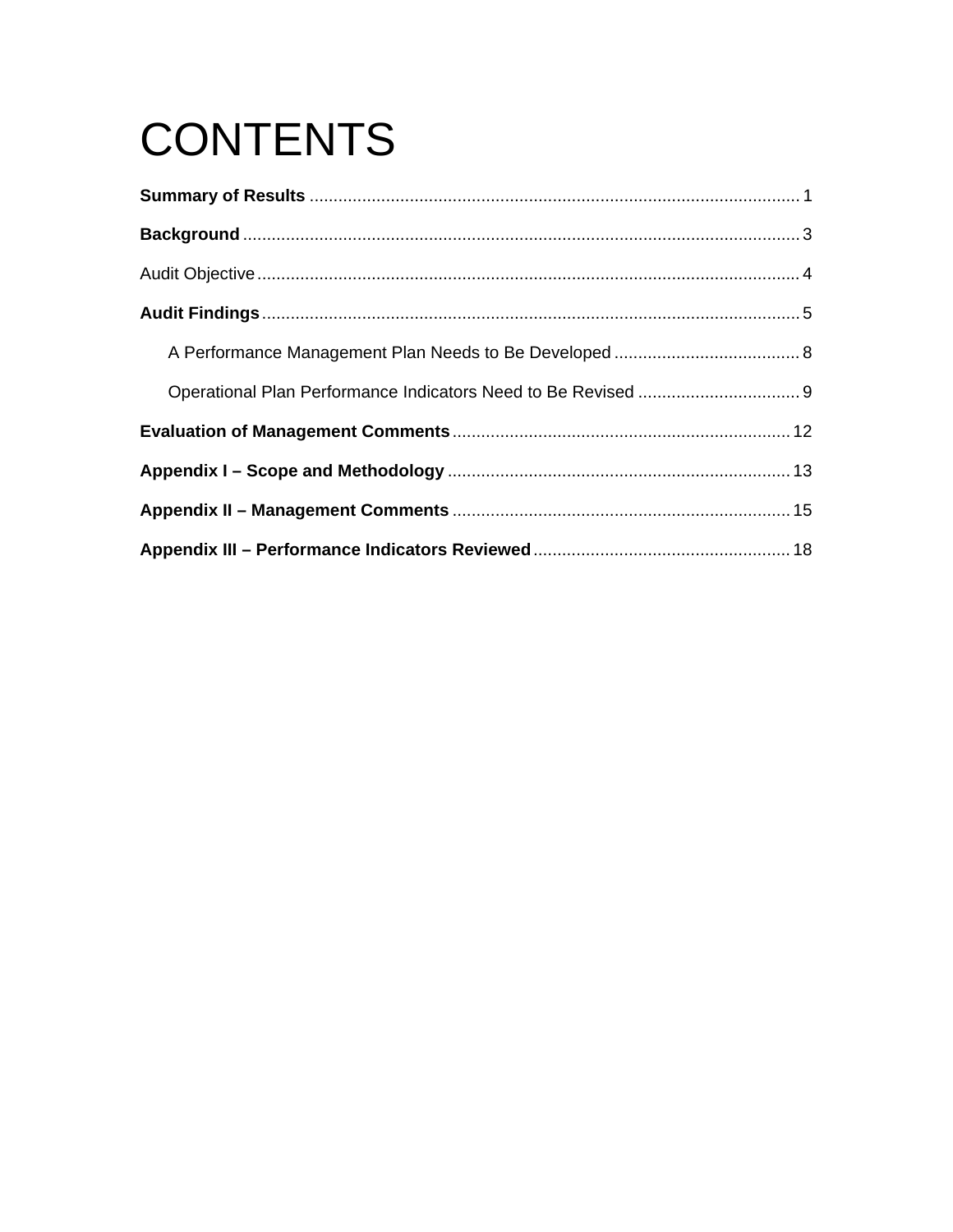## SUMMARY OF RESULTS

The Middle East and North Africa region is diverse in geography, ethnicity, and history, yet the countries in this region face many common challenges. The region's economic gains are not widely distributed across society. In addition, the region has experienced a dramatic rise in population. Limited public transparency results in a lack of data on government or public policy. To illustrate, the countries with USAID missions that are served by USAID's Office of Middle East Programs rank low in indices of economic freedom, corruption, and democracy.

- The Heritage Foundation's Index of Economic Freedom ranks these countries from 58 to 125 out of 157 countries ranked. Their average ranking was 108.
- Transparency International's Corruptions Perceptions Index ranks these countries from 53 to 178 out of 180 countries ranked. Their average ranking was 110.
- *The Economist*'s Democracy Index ranks these countries from 85 to 142 out of 167 countries ranked. Their average ranking was 113.

In June 2005, USAID approved the establishment of a new regional program, USAID's Office of Middle East Programs (OMEP). OMEP, headquartered at USAID/Egypt, works in seven missions (Egypt, Iraq, Jordan, Lebanon, Morocco, West Bank and Gaza, and Yemen) (page 3). OMEP has focused on two areas: (1) the provision of technical services to other missions, particularly smaller missions such as Lebanon and Yemen, as needed, and (2) the oversight of multicountry programming in the Middle East and North Africa region (page 4). OMEP's director reports to the USAID/Egypt mission director, and also works with USAID/Washington on its strategic planning process and staffing levels (page 3).

The Office of Inspector General conducted this audit as part its fiscal year 2008 audit plan to determine whether USAID's Office of Middle East Programs achieved its intended results, and what the impact of the programs has been (page 4). In regard to technical assistance support, OMEP achieved its intended results to provide support to seven missions in the Middle East and North Africa. According to mission directors and deputy directors in the Middle East, OMEP's technical assistance was viewed as responsive, timely, adding value, and technically strong (page 5).

In regard to implementing program activities, although OMEP has not achieved its 2008 intended results, it has made some progress implementing nine regional activities. The impact of programs funded by OMEP has been limited for several reasons, including modest funding levels and programming stretched through seven countries and across three program areas—counterextremism, anticorruption, and water supply and sanitation (page 5).

Nevertheless, two factors could improve OMEP's monitoring of regional programs and more effectively measure progress of its programs.

• First, OMEP has been operating without a performance management plan. A coherent group of performance management plan indicators, both strategically defined and approved by management, would help OMEP to measure and monitor program achievements and resulting impacts (page 8).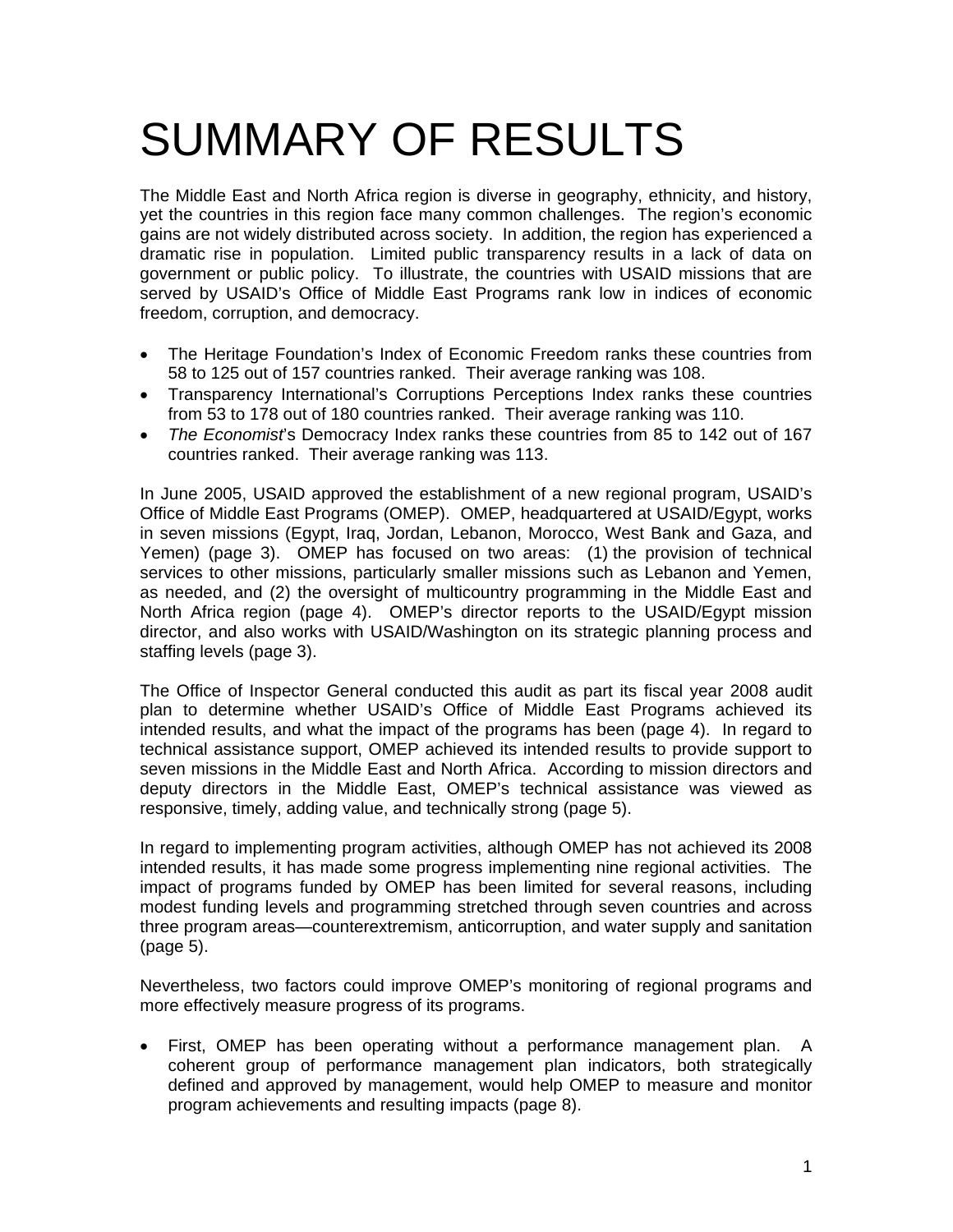• Second, OMEP's performance indicators in the fiscal year 2008 operational plan did not effectively measure performance. The audit identified that 15 of 19 performance indicators did not closely track the results they are intended to measure (page 9).

This report makes two recommendations to improve OMEP's regional activities (pages 9 and 11). The mission agreed with the audit report's recommendations, and management decision for recommendation no. 1 will be considered to have been made when OMEP can more precisely determine its target date for completion of all actions. The Office of Inspector General considers that a management decision has been made and final action has been taken for recommendation no. 2. An evaluation of management comments is provided in the Evaluation of Management Comments section of this report (page 12), and management comments are included in appendix II.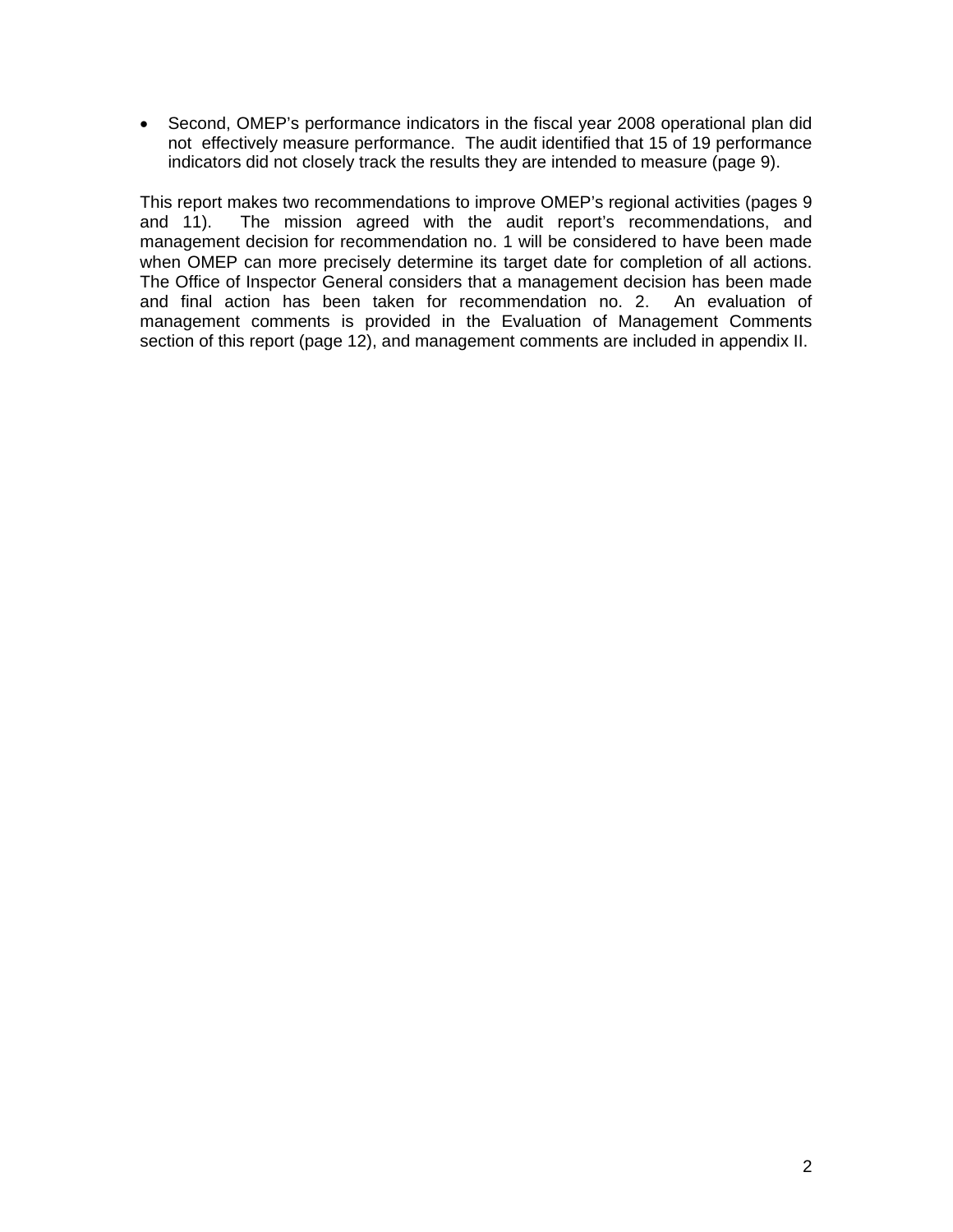## BACKGROUND

The Middle East and North Africa region is diverse in geography, ethnicity, and history, yet the countries in this region face many common challenges in social and economic development. The region is home to natural wealth, but the economic gains from this wealth are not widely distributed across society. The Middle East and North Africa region has experienced a dramatic rise in population that may carry implications for unemployment and instability. More than half the region's population is under the age of 24, and more than one in four are unemployed. Limited public transparency in the region results in a lack of data on government or public policy. To illustrate, the countries with USAID missions that are serviced by the USAID's Office of Middle East Programs rank low in indices<sup>1</sup> of economic freedom, corruption, and democracy.

- The Heritage Foundation's Index of Economic Freedom ranks these countries<sup>2</sup> from [58 to 125 out of the 157 countries ranked \(Hong Kong was number 1, and North](#page-5-1)  [Korea was 157\). Their average ranking was 88.](#page-5-1)
- Transparency International's Corruptions Perceptions Index ranks these countries<sup>3</sup> from 53 to 178 out of the 180 countries ranked (Denmark was number 1, and Somalia was 180). Their average ranking was 108.
- *The Economist*'s Democracy Index ranks these countries from 85 to 142 out of the 167 countries ranked (Sweden was number 1, and North Korea was 167). Their average ranking was 113.

Establishing a regional presence in the Middle East and North Africa, a region that is at the core of U.S. strategic interest, was to support the goals of the Department of State-USAID joint strategy for the Middle East (i.e., to promote peace in the region and to diminish the underlying causes of terrorism). In June 2005, USAID approved the establishment of a new regional program, USAID's Office of Middle East Programs (OMEP). OMEP, headquartered at USAID/Egypt, works in seven missions (Egypt, Iraq, Jordan, Lebanon, Morocco, West Bank and Gaza, and Yemen). OMEP's director reports to the USAID/Egypt mission director, and also works with USAID/Washington on its strategic planning process and staffing levels.

In May 2006, OMEP drafted a concept paper in collaboration with the Africa and Near East (ANE) Bureau on the direction that should appear in OMEP's first strategic statement. This strategic statement allowed OMEP to continue its strategic development process without a strategy or approved strategic objectives—a condition that still exists. Without USAID's senior bureau management approval of the strategy document, OMEP lacked an Agency-wide commitment in accomplishing its objectives and intermediate results. By August 2006, OMEP had assembled staff, developed regional technical service assistance capabilities, and launched three activities with \$2 million allocated from the ANE Bureau budget. In August 2007, OMEP also received its first program funding of \$5 million for fiscal year (FY) 2007.

  $<sup>1</sup>$  Indices were dated as of 2008.</sup>

<span id="page-5-1"></span><span id="page-5-0"></span> $2$  Index excluded West Bank and Gaza and Iraq because information was not available.

<sup>&</sup>lt;sup>3</sup> Index excluded West Bank and Gaza because information was not available.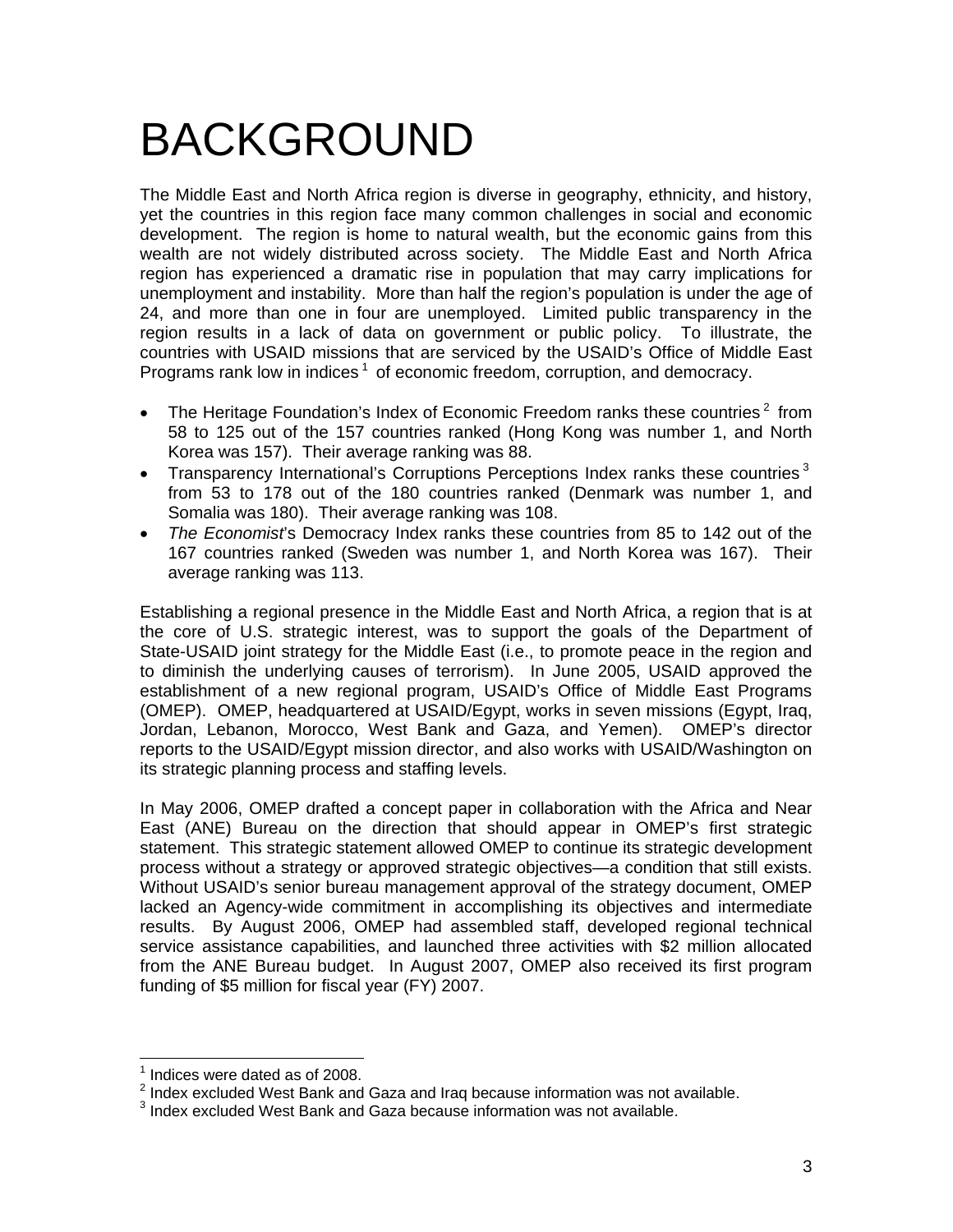In March 2008, USAID's ANE Bureau was divided into two separate regional bureaus, the Asia Bureau and Middle East Bureau. USAID aligned OMEP with the Middle East Bureau, along with the Egypt, Iraq, Jordan, Lebanon, Morocco, West Bank and Gaza, and Yemen missions. In August 2008, OMEP received its second program funding of \$11.8 million for FY 2008.

Notwithstanding the lack of an approved strategy, OMEP has focused on two areas: (1) the provision of technical services to other missions, particularly smaller missions such as Lebanon and Yemen, as needed, and (2) the oversight of multicountry programming in the Middle East and North Africa region. In regard to technical assistance services, OMEP does not track resources devoted to each area. However, the OMEP director estimated that the technical staff devoted approximately 75 percent of their time to providing technical services. An August 2007 review by USAID's ANE Bureau also concluded that the staff spends most of their time providing technical and program support to other missions in the region. In regard to multicountry programming, OMEP has focused on three areas: counterextremism, anticorruption, and water supply and sanitation.

For counterextremism efforts, OMEP's activities focused on youth by implementing programs that include good education, positive role models, practical job skills, and opportunities for jobs and leadership roles. For anticorruption efforts, OMEP's activities focused on transnational issues such as money laundering, as well as multilateral programs to support transparency in civic society. For water supply and sanitation efforts, OMEP's activities focused on water scarcity and security in the region. Water is a source of conflict owing to declining supply and increasing consumption, and water sharing is a transnational issue on which few regional institutions are working.

The audit covered nine OMEP activities active as of August 24, 2008, and covered the 2-year period from October 1, 2006, through September 30, 2008. As of September 30, 2008, total estimated costs for OMEP activities were \$25.1 million. Of the \$25.1 million, OMEP had obligated \$15.1 million.

### **AUDIT OBJECTIVE**

As part of the Office of Inspector General's FY 2008 audit plan, the Regional Inspector General/Cairo performed this audit to answer the following question:

• Has USAID's Office of Middle East Programs achieved its intended results and what has been the impact of the programs?

Appendix I contains a discussion of the audit's scope and methodology.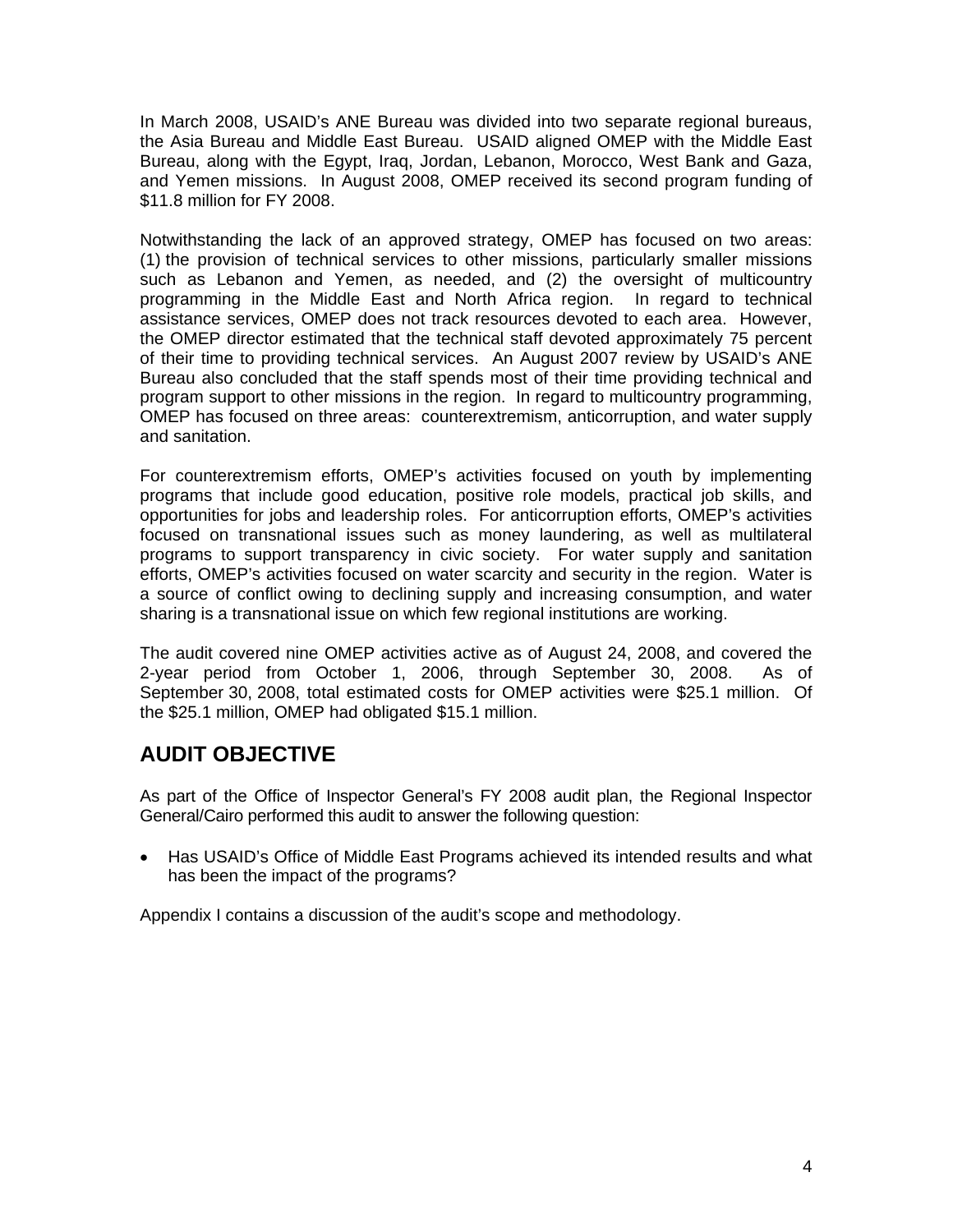## AUDIT FINDINGS

USAID's Office of Middle East Programs (OMEP) achieved its intended results to provide technical assistance support to seven missions in the Middle East and North Africa. In regard to implementing nine regional program activities, OMEP has not achieved its 2008 intended results, but it has made some progress implementing nine regional activities. The impact of programs funded by OMEP has been limited for several reasons.

- The funding levels of OMEP's programs are modest in comparison to the scale of the region covered, such as fiscal year (FY) 2008 U.S. economic assistance to Egypt of approximately \$400 million. As of September 30, 2008, total lifetime estimated costs for OMEP regional activities were \$25.1 million.
- OMEP has programmed this funding for activities in seven countries.
- OMEP programs cut across three areas: counterextremism, anticorruption, and water supply and sanitation.
- OMEP's programs are relatively new, as it has completed only its second year of development assistance.
- OMEP's mandate included the pioneering of new nontraditional programs.

OMEP has achieved success in providing technical support to small missions in the Middle East. According to mission directors and deputy directors in the Middle East, OMEP's technical assistance was viewed as responsive, timely, adding value, and technically strong. OMEP staff were providing either technical assistance support or surge capacity to smaller missions when the missions experienced staff shortages. From FYs 2007 through 2008, OMEP made 41 site visits to six missions (Iraq, Jordan, Lebanon, Morocco, West Bank/Gaza, and Yemen) providing technical assistance and surge capacity. OMEP technical assistance provided major contributions to missions, such as designing and managing USAID/West Bank/Gaza's public and private partnerships with Palestinians, and helped USAID/Yemen draft its strategic strategy. In addition, an OMEP staff member has served extended periods as acting mission director in both Morocco and Lebanon.

Other reviewers have reached similar assessments. For example, an August 2007 review by USAID's Asia and Near East (ANE) Bureau<sup>4</sup> determined that "OMEP's staff [has provided extensive technical and program support to the smaller missions in the](#page-7-0)  [Middle East. This support has been invaluable to these missions." In addition, the](#page-7-0)  [review report stated "the client missions underscored the importance of this relationship](#page-7-0)  [with OMEP for technical and program support and are impressed with OMEP staff's](#page-7-0)  [quality and the overall level of responsiveness." One of the report's recommendations](#page-7-0)  [was that OMEP should continue to provide program and technical support. In October](#page-7-0)  [2007, the director of the ANE Bureau affirmed this position by providing guidance that](#page-7-0)  [OMEP continue to increase its technical officer capacity.](#page-7-0) 

In regard to implementing nine regional program activities, OMEP has not achieved its intended results. For 16 indicators tested from the agreements of nine activities, 7

<span id="page-7-0"></span> 4 In March 2008, USAID divided the ANE Bureau into two separate bureaus: the Middle East Bureau and the Asia Bureau.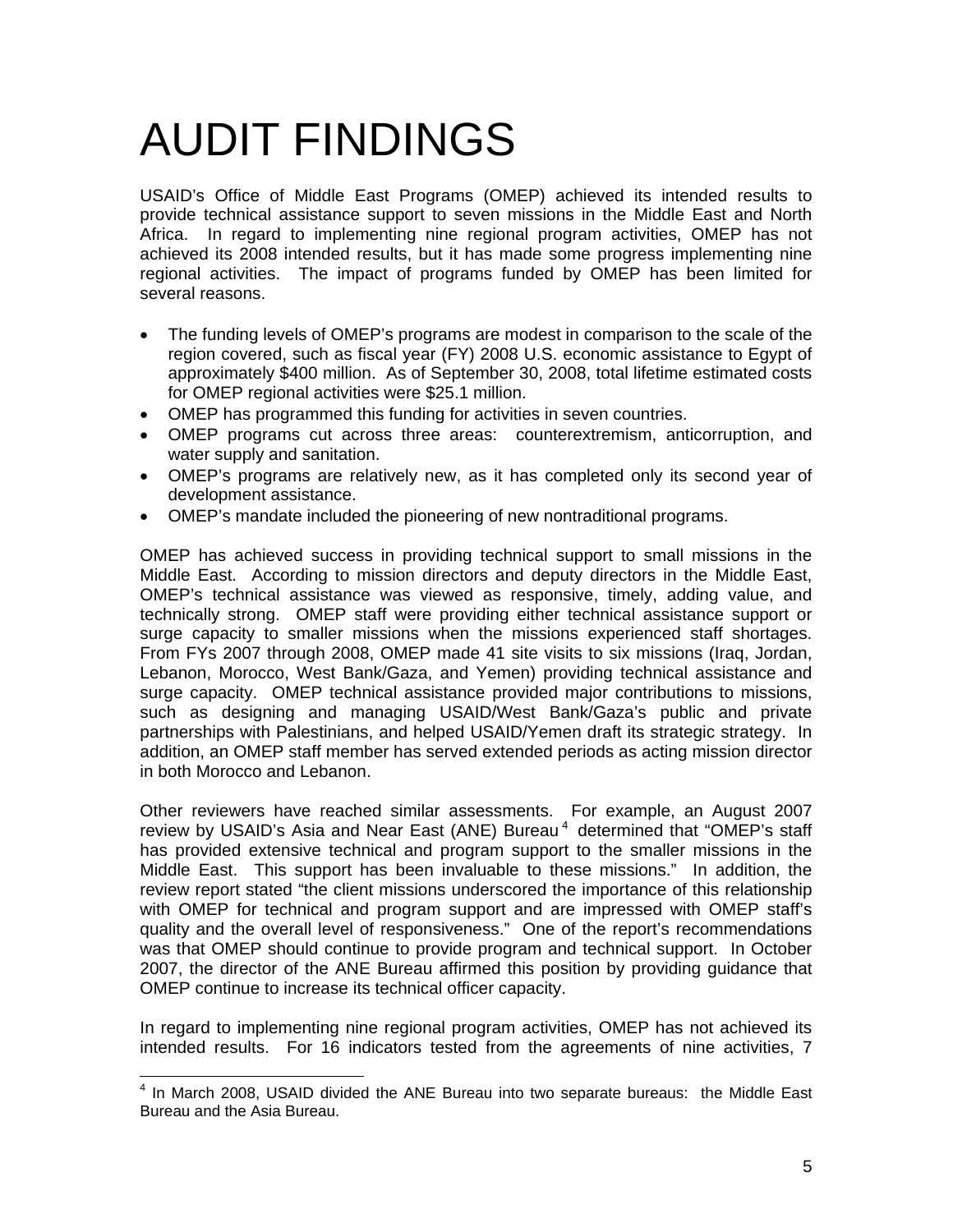indicators (44 percent) achieved intended results, as seen in table 1. For the remaining nine indicators, intended results were not achieved, partly because OMEP did not develop a performance management plan to measure progress toward meeting intended objectives with indicators that closely track the performance and results they are intended to measure. In addition, for five of these nine indicators, OMEP did not have direct oversight because other USAID missions and bureaus held the position of cognizant technical officer. Furthermore, the activities under one indicator were hindered by restrictions on anticorruption assistance to certain countries that prevented regional training.

| Selected Indicators by Program Areas | <b>Target Achieved</b> | <b>Target Not Achieved</b> |
|--------------------------------------|------------------------|----------------------------|
| Counterextremism                     |                        |                            |
| Anticorruption                       |                        |                            |
| <b>Water Security and Sanitation</b> |                        |                            |
| Гоtal                                |                        |                            |

#### **Table 1. OMEP Achievement of Results for Performance in Fiscal Years 2007 and 2008**

Under the counterextremism program area, OMEP achieved or exceeded targets for five indicators and did not achieve targets for three indicators. (See appendix III.) For example, OMEP's implementor for the youth development activity "Siraj" provided opportunities for 3,554 young people to put leadership into practice, exceeding the target of 3,100.



**Youth leaders at Save the Children's Siraj activity discussing youth community development. Photo taken by OIG auditor in October 2008.**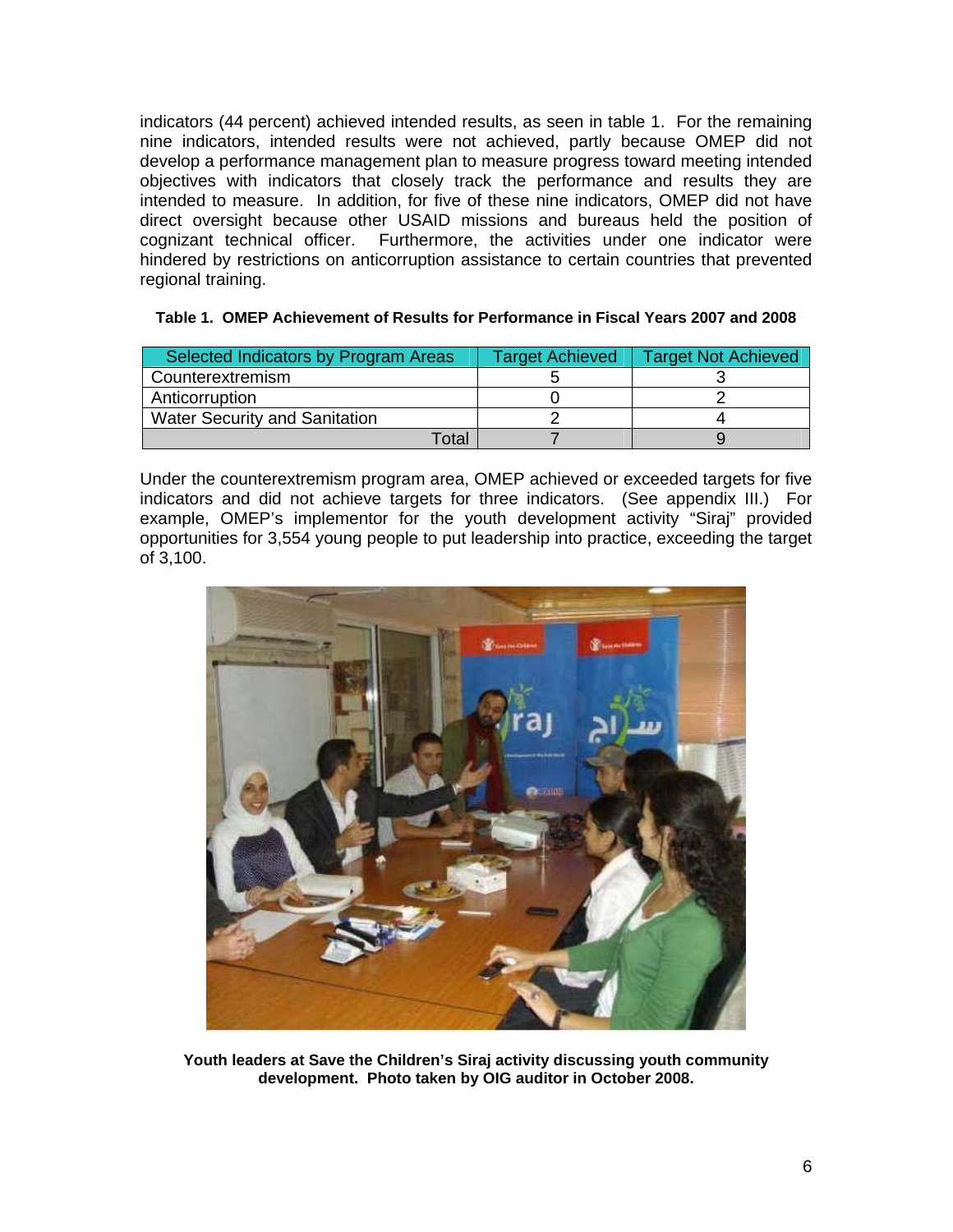OMEP's youth development and leadership activity "Siraj" exceeded performance expectations. Impacts included workshops initiated and organized independently by trained young leaders to work with their peers to implement small-scale community initiatives. In addition, OMEP's Peace Scholarship activity achieved its target by sending participants to seven out of eight countries for continuing education. In September 2008, this activity sent its first group of 22 participants to complete 1 year of undergraduate study at U.S. institutions. However, OMEP did not achieve the target of sending 30 participants.

In another example, for a youth media television drama currently under production, OMEP invested in the research focused on youth issues, attitudes, and sources of information. The television drama explored topics and issues important to the region's youth as well as local, regional, and international issues. OMEP's implementing partner surveyed 3,497 Arab youth, aged 15 to 25, in seven Middle East and North African countries. It generally reached the target of 3,850 youth surveyed. On the other hand, for the second phase of the activity, the implementer did not achieve the target of producing 20 television drama shows teaching youth tolerance and values. The activity did not begin filming in FY 2008, but plans to complete filming and production of all 20 shows in FY 2009.

Under the anticorruption program area, OMEP did not achieve its target to complete assessments of the National Integrity System in four Middle East countries.<sup>5</sup> Nonetheless, the implementer (Transparency International) had substantially completed research for the National Integrity System in Lebanon and West Bank/Gaza, and research was under way in Egypt and Morocco. Furthermore, the activity achieved progress in addressing cross-border money laundering when 33 government officials from 12 countries learned techniques to combat bulk cash smuggling. However, OMEP did not achieve its target of 105 government officials trained.

Nonetheless, OMEP has achieved some impact in this program area. OMEP is helping government officials throughout the Middle East region to detect and prevent corruption by providing technical training to increase their knowledge and skills concerning money laundering. This interagency effort involves the U.S. Departments of Treasury and Homeland Security. In addition, to strengthen civil society in combating corruption, OMEP's activity combined research, advocacy, and tools for monitoring and reporting on anticorruption in the region. The activity included implementer staff in Egypt, Lebanon, Morocco, and West Bank/Gaza. Although not measured as a performance indicator, Transparency International trained its staff in the four participating countries to use the National Integrity System.

Under the water security and sanitation program area, OMEP achieved targets for two indicators and did not achieve targets for four indicators. For the indicator to promote future water leaders, including training and networking activities, OMEP exceeded its target of 25 midlevel water professionals by 1. On the other hand, OMEP fell short of its target of three working groups engaged in improving operational and financial performance of water and sanitation utilities in the Middle East. The implementing

 5 Transparency International's National Integrity System country studies are qualitative reports that provide a detailed and nuanced assessment of anticorruption systems at country level. Such studies provide benchmarks for measuring developments in the country and serve as a basis for comparison among countries.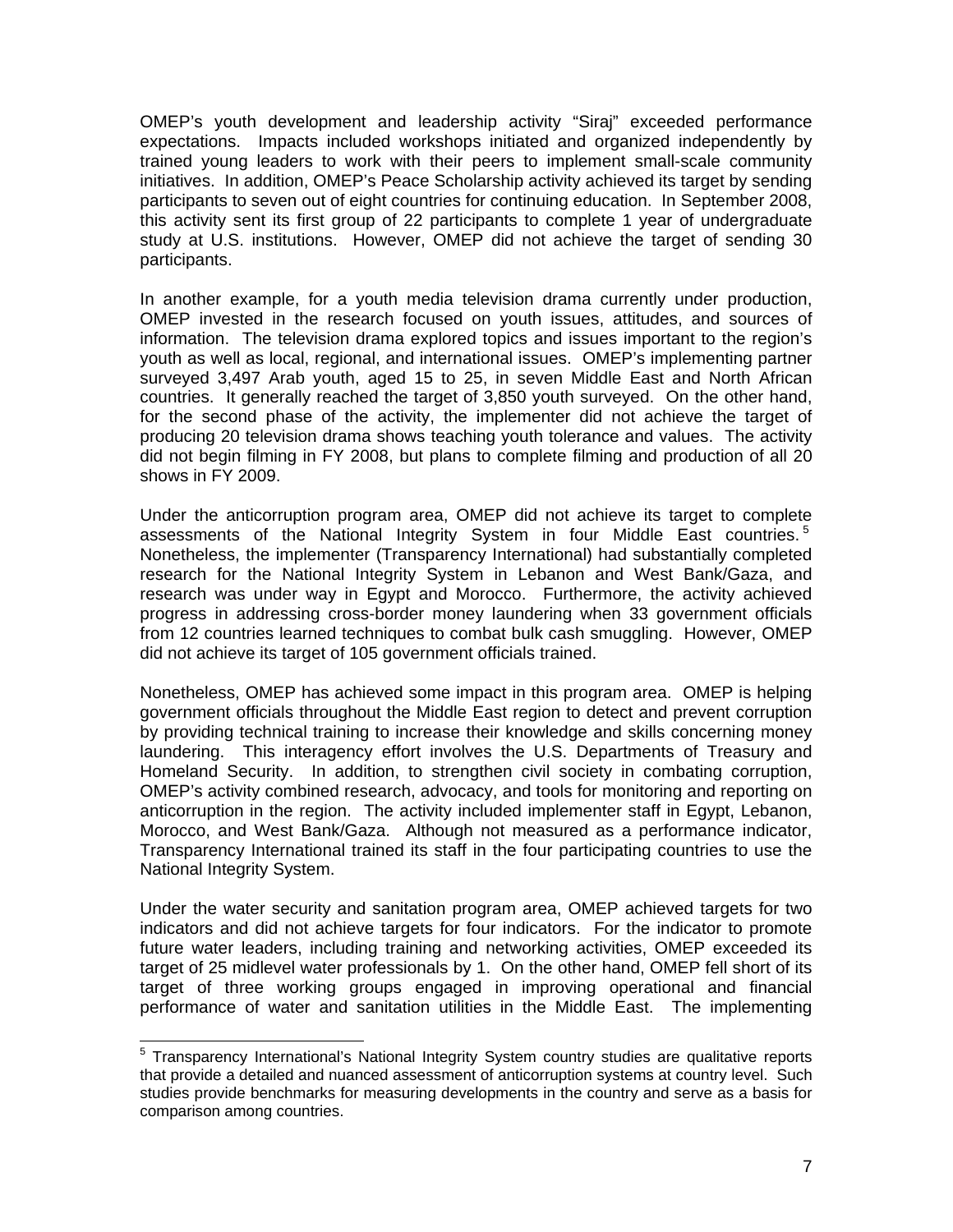partner instead reported one. The water activities under these six indicators were monitored by a cognizant technical officer from the Middle East Bureau.

Two factors could improve OMEP's monitoring of regional activities and more effectively measure progress of its programs.

- First, OMEP has been operating without a performance management plan. A coherent group of performance management plan indicators, both strategically defined and approved by management, would help OMEP to measure and monitor program achievements and resulting impacts.
- Second, OMEP's performance indicators in FY 2008 operational plan did not effectively measure performance. The audit identified that 15 of 19 performance indicators did not meet USAID's criteria to closely track the results they are intended to measure.

### **A Performance Management Plan Needs to Be Developed**

Summary: Automated Directives System regulation requires the operating unit, when presenting a planned new strategic objective, to include a preliminary performance management plan that proposes performance indicators for the strategic objective result. However, OMEP has been operating regional activities without a performance management plan. OMEP recognized this significant deficiency by reporting in its FYs 2007 and 2008 Federal Managers' Financial Integrity Act submissions that it lacked approved strategic objectives and a performance management plan. According to the OMEP director, OMEP did not develop a preliminary performance management plan because the performance management plan process and developing performance indicators were overshadowed by implementing a new strategic statement while carrying out regional development activities. Without a performance management plan in place, results may not be efficiently tracked, assessed, and reported to USAID. Furthermore, OMEP may be unable to monitor the quality and timeliness of key results to ensure that intended targets were achieved.

USAID's Automated Directives System (ADS) 201.3.7.6 $<sup>6</sup>$  states that in presenting a</sup> planned new strategic objective, the operating unit must include a preliminary performance management plan that proposes performance indicators for the strategic objective result, with baseline data and targets. If possible, performance indicators for the intermediate results should also be included. However, OMEP has been operating regional activities without a performance management plan.

In spite of the absence of a performance management plan, OMEP officials said that performance monitoring was ongoing. For example, the OMEP director said that various monitoring methods and tools were employed, such as regular portfolio implementation reviews between USAID/Egypt and OMEP, weekly and monthly implementing partners meetings with the OMEP cognizant technical officers, quarterly performance reports submitted to OMEP by the implementing partners, monthly invoice examinations, and daily phone conversations and e-mails.

 6 ADS 201.3.7.6 citation has been changed in the revised ADS to 201.3.8.6.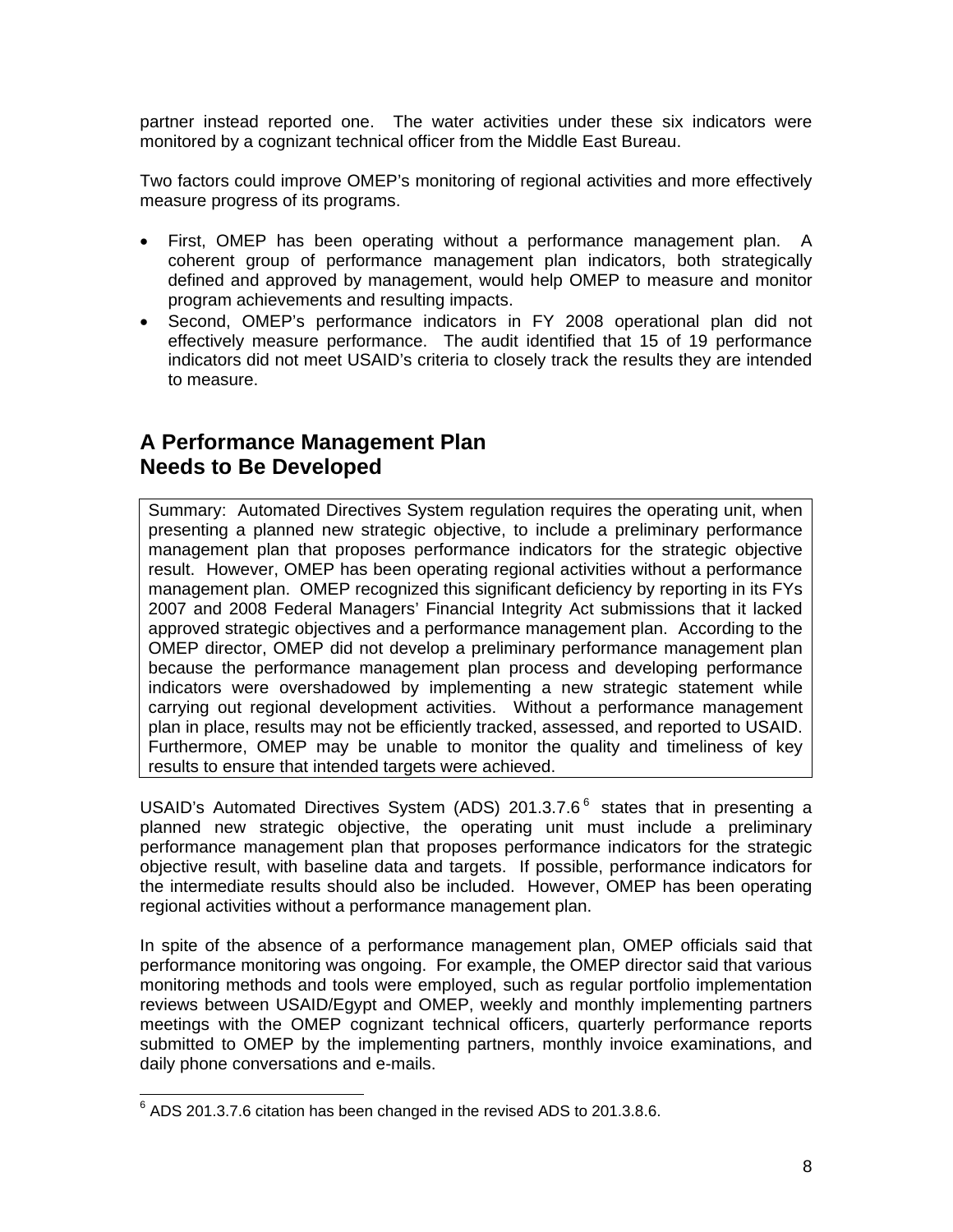OMEP recognized this significant deficiency by reporting in OMEP's FYs 2007 and 2008 Federal Managers' Financial Integrity  $Act^7$  submissions that they lacked approved strategic objectives and a performance management plan. According to the OMEP director, OMEP did not develop a preliminary performance management plan because the performance management plan process and developing performance indicators were overshadowed by implementing a new strategic statement while carrying out regional development activities.

USAID's TIPS No. 7, "Preparing a Performance Management Plan," states that a performance management plan is a critical tool for planning, managing, and documenting data collection. It contributes to the effectiveness of the monitoring system by assuring that comparable data will be collected on a regular and timely basis. These are essential to the operation of a credible and useful performance-based management approach. Without a performance management plan in place, results may not be efficiently tracked, assessed, and reported to USAID. Furthermore, OMEP may be unable to monitor the quality and timeliness of key results to ensure intended targets were achieved. Consequently, the audit team makes the following recommendation.

*Recommendation No. 1: We recommend that USAID/Egypt, in collaboration with the Office of Middle East Programs, develop a performance management plan as required by USAID Automated Directives System 201.* 

### <span id="page-11-0"></span>**Operational Plan Performance Indicators Need to Be Revised**

Summary: Automated Directives System regulation requires that operating units establish systems to measure progress including baselines and targets that can optimistically but realistically be achieved. Furthermore, performance indicators should be direct and closely track the results they are intended to measure. However, 15 of 19 performance indicators in the FY 2008 operational report did not meet these criteria and were not effective measures of performance. These shortcomings occurred because OMEP did not design performance indicators in its FY 2008 operational plan that closely tracked results. As a result of using performance indicators that were ineffective measures of performance, OMEP has not been able to measure program progress and achievements.

USAID's Automated Directives System (ADS) 203.3.2<sup>8</sup> states that operating units are responsible for establishing systems to measure progress toward meeting intended objectives. Operating units should include baselines and set performance targets that can optimistically but realistically be achieved within the stated timeframe and with the

**TELECTS**<br>The support the Federal Managers' Financial Integrity Act annual certification, each operating unit must provide an annual certification on the overall adequacy and effectiveness of internal controls to the next management level. The certification includes a description of control deficiencies that could adversely affect the unit's ability to meet its internal control objectives. These are categorized as significant deficiencies and must be internally tracked and monitored by activity managers.

ADS 203.3.2 citation has been changed in the revised ADS to 203.3.3 and 203.3.4.5.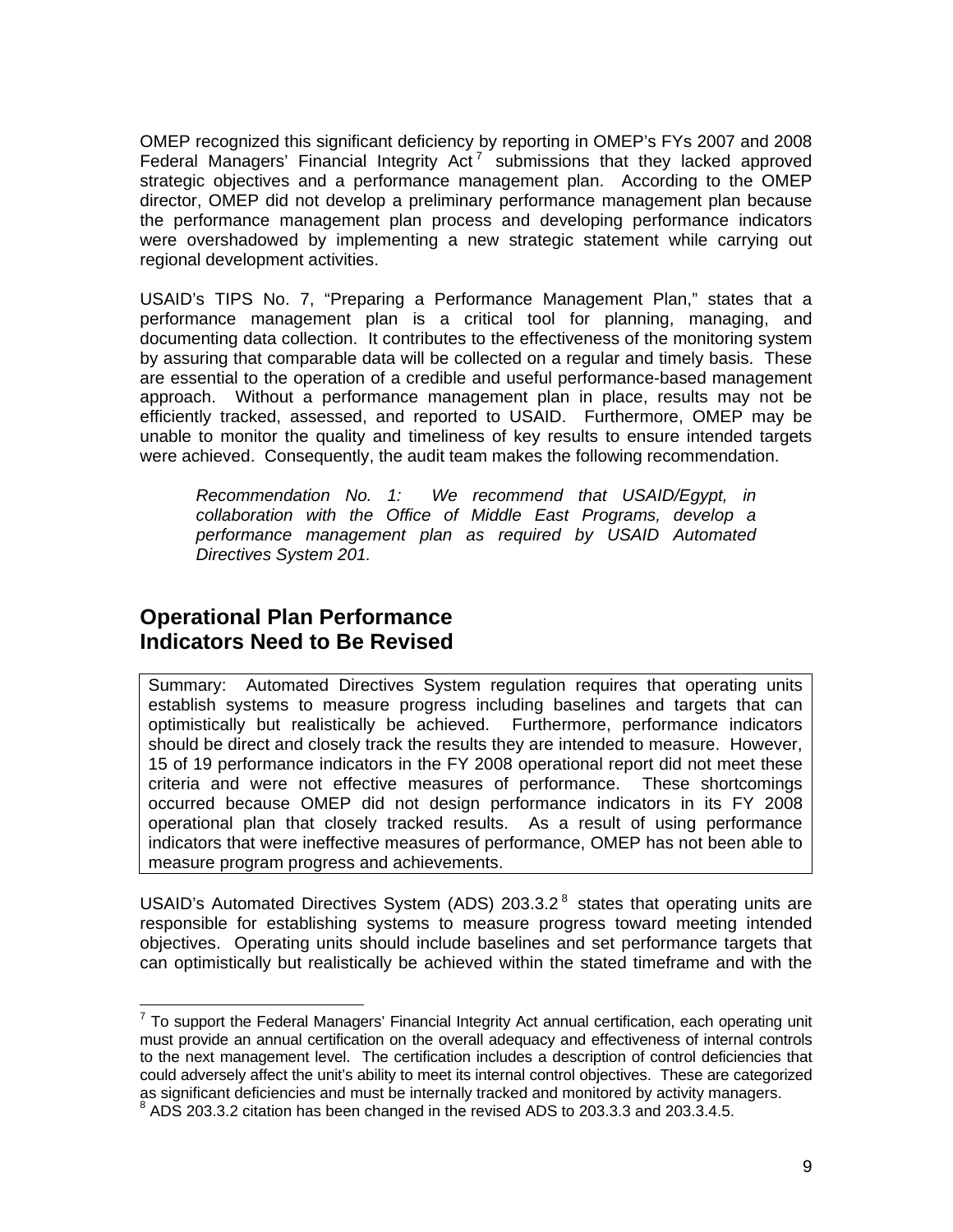available resources. Furthermore, ADS 203.3.4.2 $<sup>9</sup>$  states that performance indicators</sup> should be direct and closely track the results they are intended to measure.

OMEP reported results for 19 performance indicators<sup>10</sup> to USAID in the FY 2008 operational plan. However, 15 of 19 performance indicators did not meet the ADS criteria and, consequently, were not effective measures of performance.<sup>11</sup>

- (1) Three performance indicators did not have targets or expected results. For example, one indicator was the percentage of the target population who watch OMEP-funded television drama shows regularly. However, the target was zero, since the television programs were not being shown until FY 2009. In this case, OMEP could have established an alternate indicator with performance targets such as number of television programs written and edited rather than an indicator without targets or expected results.
- (2) Seven performance indicators were outside the manageable interests of OMEP activities. For example, within the activity for producing television drama shows, one indicator was the number of public information campaigns completed by U.S. Government programs. However, the implementing partner was neither measuring this information nor participating in this activity.
- (3) Five performance indicators did not sufficiently measure the results of the program. Specifically, OMEP reported that the quantitative indicators  $12$  under the water supply and sanitation program area did not capture the complexity of the activity.

Further, none of the operational plan's performance indicators measured leveraging from private partners. For the nine activities reviewed, four included a component of leveraging other resources from private investments. However, none of the 19 performance indicators in the FY 2008 operational plan attempted to measure this aspect of program implementation.

The shortcomings in the performance indicators for the operational plan occurred because OMEP did not design performance indicators in its FY 2008 operational plan that closely tracked results. In addition, OMEP did not employ a monitoring and evaluation specialist. The director said that the nature, type, and number of indicators OMEP previously reported did not justify a full-time monitoring and evaluation specialist. However, owing to increases in program activities and funding levels, the office hired a monitoring and evaluation specialist in March 2009. As a consequence, the audit team is not making a recommendation to employ a monitoring specialist.

 <sup>9</sup> ADS 203.4.2 citation has been changed in the revised ADS to 203.3.4.2d.

<sup>&</sup>lt;sup>10</sup> Three indicators in the FY 2008 operational plan were also included in the 16 indicators from the nine agreements, monitoring plans, and work plans.<br><sup>11</sup> As a consequence, the audit did not test these 15 indicators.

<sup>12</sup> The five performance indicators under the water supply and sanitation program were (1) number of local organizations provided with technical assistance for strategic information activities, (2) number of baseline or feasibility studies, (3) number of monitoring plans, (4) number of sector assessments, and (5) number of special studies.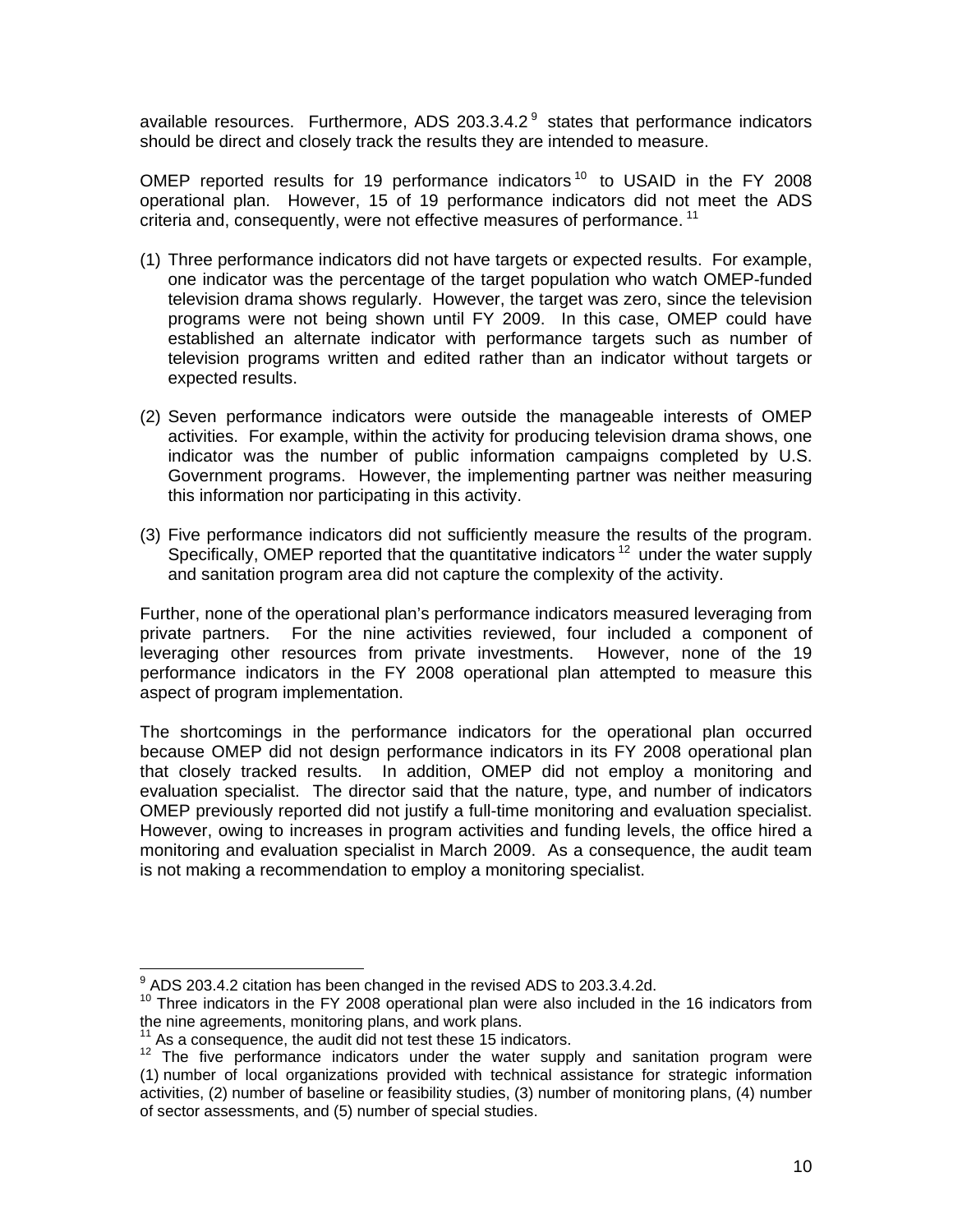As a result of using performance indicators that were ineffective measures of performance, OMEP has not been fully able to measure program progress and achievements.

During the audit, OMEP officials acknowledged that some of the FY 2008 operational plan's indicators were not effective measures of performance. They took action and revised some performance indicators in its FY 2008 performance summary submitted in November 2008 to the Middle East Bureau for approval. OMEP officials noted that, in addition to developing a performance management plan and employing a monitoring and evaluation specialist, they plan additional improvements to the performance indicators such as setting performance targets and developing indicators that can be directly attributed to OMEP activities in its FY 2009 operational plan. Consequently, the audit team makes the following recommendation.

*Recommendation No. 2: We recommend that USAID/Egypt, in collaboration with the Office of Middle East Programs, develop and/or revise performance indicators to ensure that they effectively measure the performance of the Office of Middle East Programs' activities as required by USAID Automated Directives System 203.*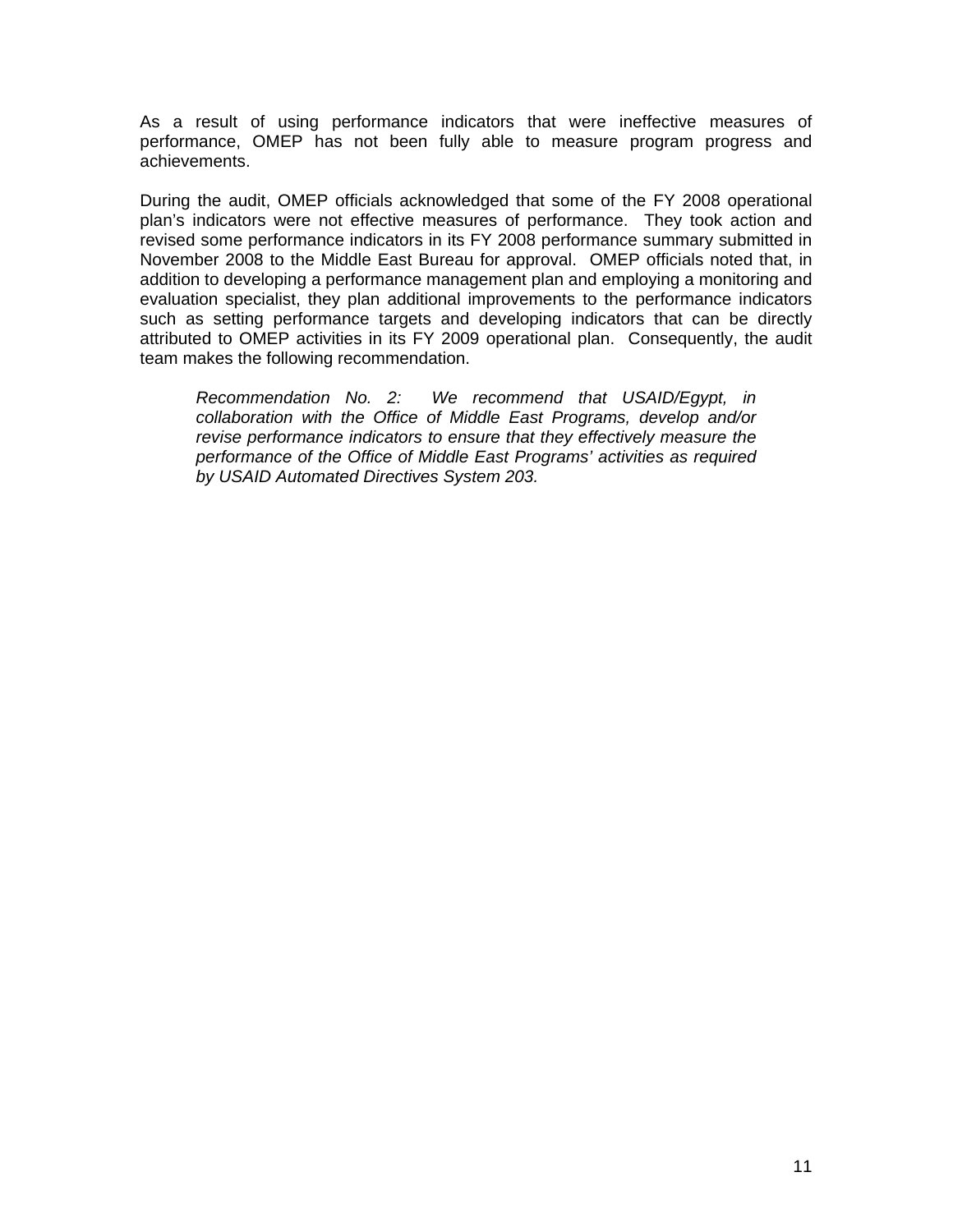## EVALUATION OF MANAGEMENT COMMENTS

In response to the draft report, USAID/Egypt, in collaboration with USAID's Office of Middle East Programs, agreed with the two recommendations. An evaluation of the management comments for each recommendation is shown below.

With regard to recommendation no. 1, Automated Directives System 595.3.1.2c requires a target date for completion of all actions. The Office of Middle East Programs agreed with the recommendation and said that it would establish a performance management plan within 90 days of when a strategy was approved by the Middle East Bureau. Accordingly, after the Office of Middle East Programs can determine more precisely its target date for completion of all actions, the office can request our acknowledgement of a management decision.

With regard to recommendation no. 2, the Office of Middle East Programs revised performance indicators for its FY 2008 performance report in November 2008. Since the revised performance indicators cover the program through FY 2010, the corrective action addresses the recommendation. Based on action taken, the audit team considers that both a management decision and final action have been taken for the recommendation.

Management comments in their entirety are included in appendix II.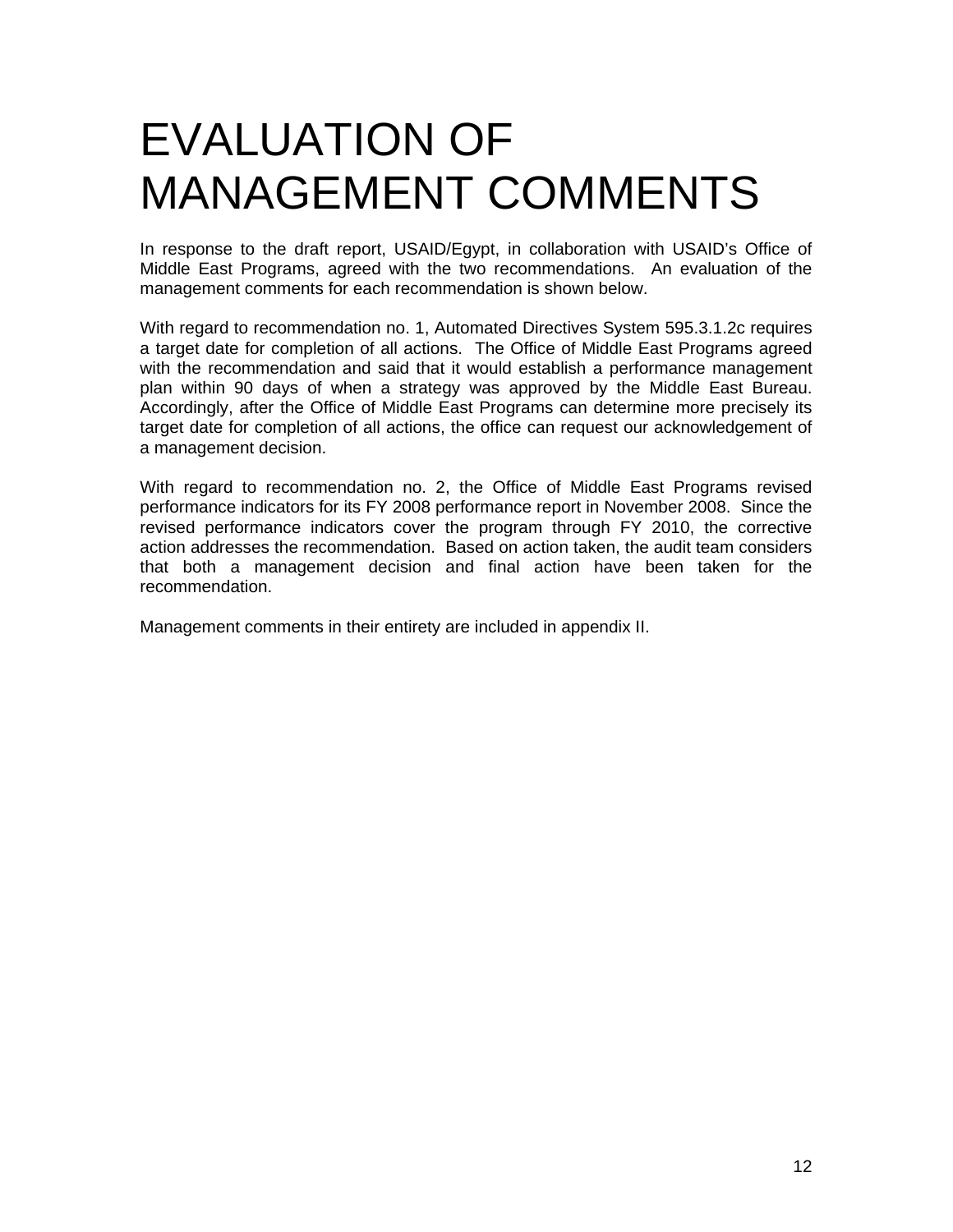## SCOPE AND METHODOLOGY

### **Scope**

The Regional Inspector General/Cairo conducted this performance audit in accordance with generally accepted Government auditing standards to determine whether USAID's Office of Middle East Programs (OMEP) achieved its intended results and what the impact of the programs have been. Those standards require that we plan and perform the audit to obtain sufficient, appropriate evidence to provide a reasonable basis for our findings and conclusions based on our audit objective. We believe that the evidence obtained provides a reasonable basis for our findings and conclusions based on our audit objective. Audit work was conducted at USAID/Egypt from August 24 through December 22, 2008. The audit covered the 2-year period from October 1, 2006, through September 30, 2008.

In planning and performing the audit, we assessed management controls related to management review, and tested the accuracy and reliability of the selected performance indicators. Specifically, we obtained an understanding of and evaluated (1) the fiscal years (FYs) 2007 and 2008 operational plans; (2) the Federal Managers' Financial Integrity Act of 1982; (2) implementing partner agreements, monitoring plans, and work plans; (3) performance indicators; (4) actual results; and (5) financial reports. We also interviewed key USAID/Egypt and OMEP personnel and implementing partners.

As of September 30, 2008, OMEP's regional program had 13 agreements with total estimated costs of \$25.1 million, against which \$15.1 million had been obligated. OMEP added 4 of the 13 agreements after August 24, 2008, when audit work started. We focused on the nine agreements active as of August 24, 2008, with \$21.7 million, or 86 percent of total estimated costs. For one agreement with the Department of Treasury related to anti-money-laundering activities, we did not test the accuracy and reliability of the one performance indicator. The implementing partners for the nine agreements were Save the Children Federation, Inc.; The Synergos Institute, Inc.; World Learning; Alkarma Edutainment; Transparency International; Endeavor Films; Bibliotheca Alexandria; Development Alternatives, Inc.; and the U.S. Department of Treasury. There were no prior audits relevant to this review.

### **Methodology**

To assess the achievement of intended results, we selected all 10 performance indicators<sup>13</sup> for eight agreements<sup>14</sup> and selected 6 of 18 performance indicators that were significant from one agreement's performance management plan.

For the 16 performance indicators selected, we validated performance data as of September 30, 2008, by comparing reported results  $15$  to supporting documentation.

 $13$  Three of the 10 indicators were also in the FY 2008 operational plan.<br> $14$  The results for two agreements' performance indicators were not due until FY 2009. Therefore, we did not test these indicators.

 $15$  The audit reviewed the achievement of cumulative results for 2 years if the performance period included both FYs 2007 and 2008.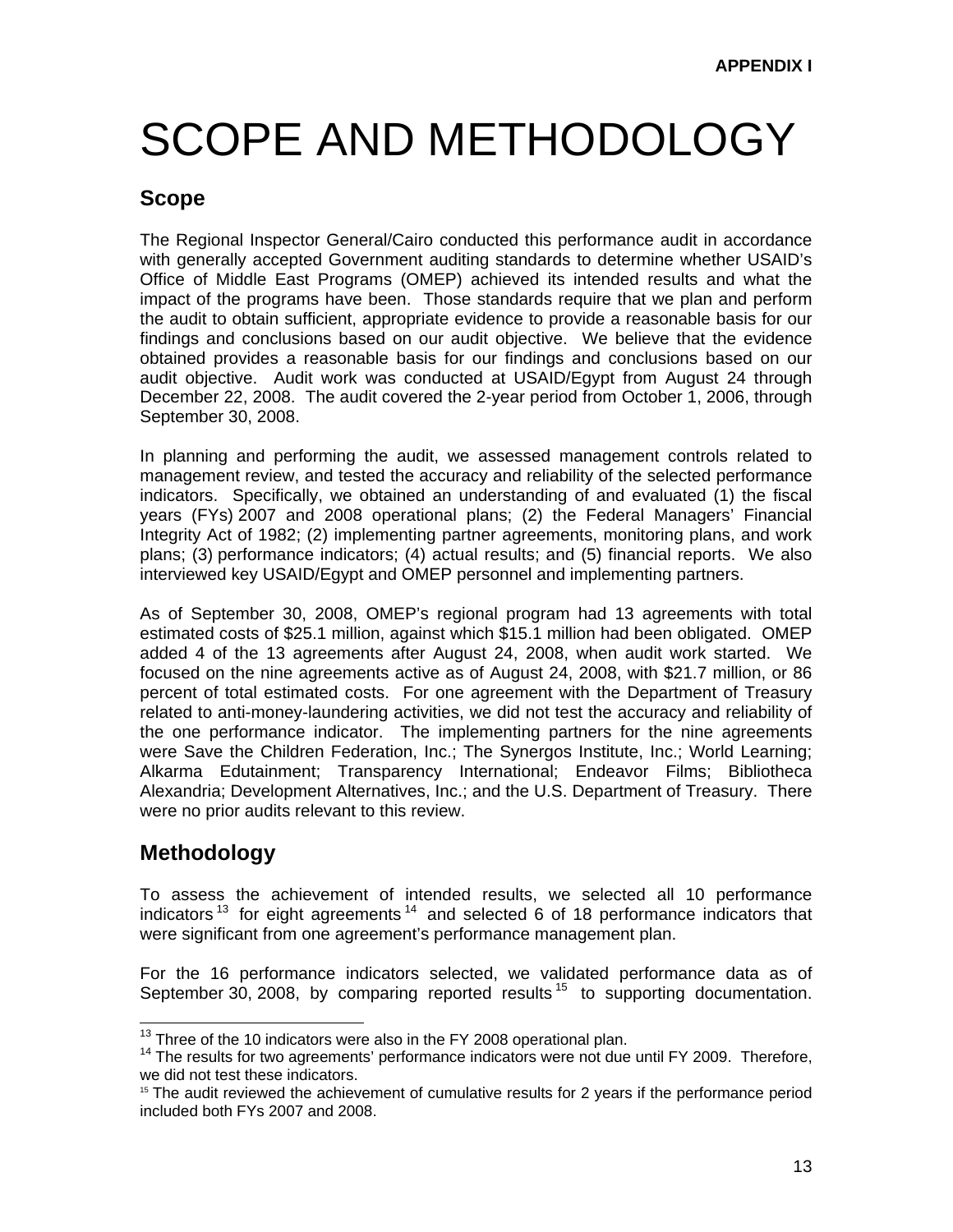[Based on discussions with OMEP staff and our judgment, we did not consider any](#page-11-0)  [individual performance indicator to be more important than others. If the mission met](#page-11-0)  [80 percent of the target for an indicator, we concluded that the mission achieved the](#page-11-0)  [target for that indicator. We planned to review the 19 indicators and targets OMEP](#page-11-0)  [reported to USAID in its FY 2008 operational report. However, 15 of the 19 indicators](#page-11-0)  [from the operational report could not be used, as discussed in the second finding area](#page-11-0)  [beginning on page 9.](#page-11-0) 

Furthermore, we reviewed applicable laws and regulations, as well as USAID policies and procedures pertaining to OMEP's regional programs, including the Federal Managers Financial Integrity Act of 1982 and Automated Directives System chapters 200, 201, 202, and 203. Also, we analyzed relevant documents at USAID/Egypt and OMEP. These documents included OMEP's draft strategic objective, the nine agreements, work and operational plans, progress reports, other monitoring reports, and financial records. We conducted site visits of OMEP's regional activities at Save the Children Federation, Inc.'s regional office in Amman, Jordan; Alkarma Edutainment in Cairo, Egypt; Development Alternatives, Inc.'s regional office in Cairo, Egypt; World Learning in Maadi, Egypt; and Bibliotheca Alexandria in Alexandria, Egypt.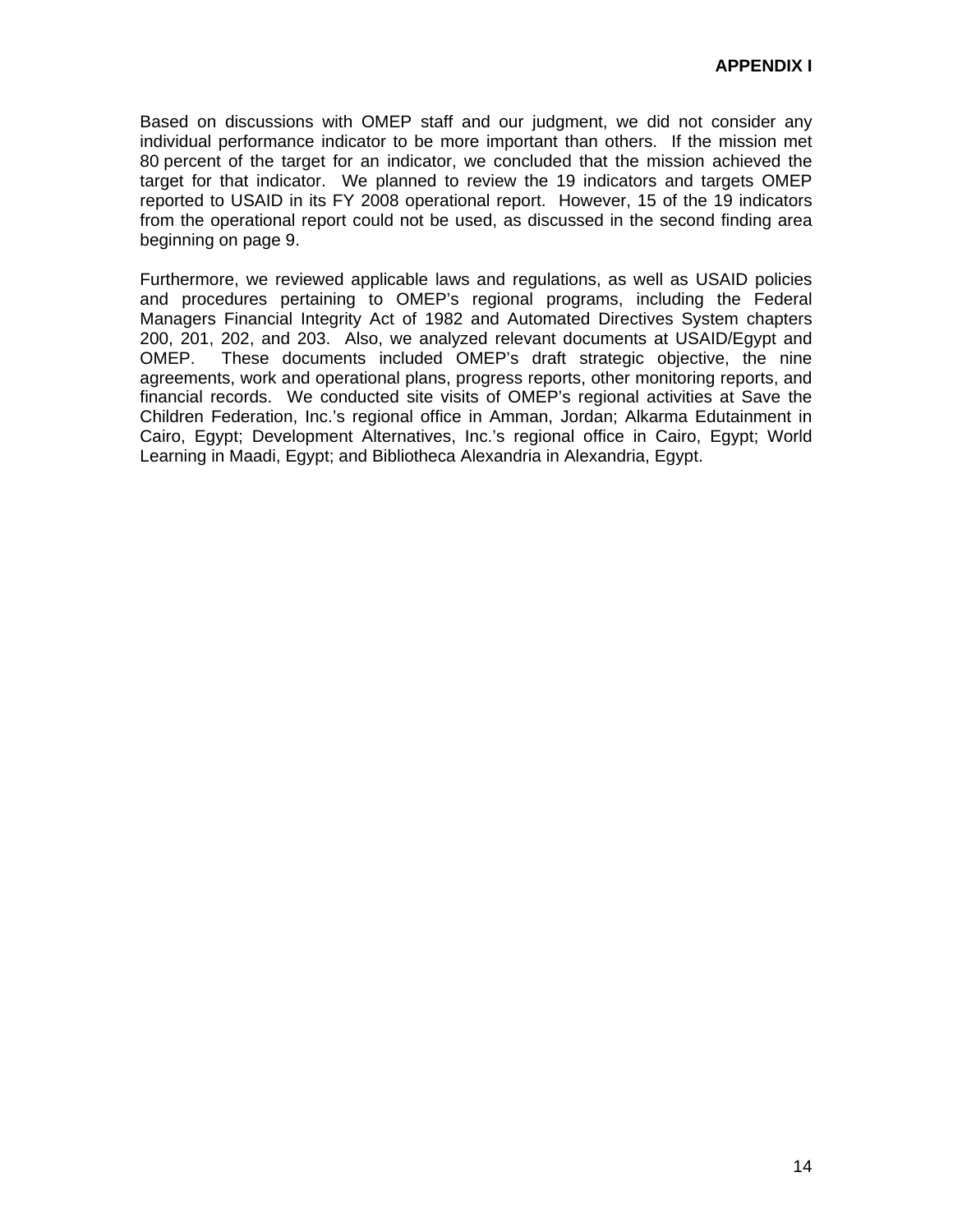

March 23, 2009

#### **MEMORANDUM**

**TO:** Regional Inspector General, Cairo, Lloyd J. Miller **THRU:** USAID/Egypt Mission Director, Hilda Arellano /s/ **FROM:** Office of Middle East Programs Director, David Barth /s/ **SUBJECT:** Audit of USAID's Office of Middle East Programs (OMEP)

We appreciate the opportunity to respond to your audit report No. 6-263-09-00X-P issued February 22, 2009. As a new operating unit, established in June 2005, OMEP is grateful to have benefitted from an objective evaluation of what it has accomplished during its initial years of operation.

As was stated in the audit report, OMEP has two primary functions: 1) providing technical services to the seven USAID Missions in the Middle East and North Africa; and 2) managing regional activities funded from the OMEP program budget. We are extremely pleased to learn that the audit concluded that OMEP was highly successful in carrying out its support role and that "OMEP achieved its intended results to provide support to seven missions in the Middle East and North Africa".

The audit found that OMEP had not done as well in carrying out its second function, implementing regional programs, failing to meet some of its targets for FY 2008. We believe that this finding is misleading without greater context. The finding is not surprising given that all of the activities are relatively new. None of the activities audited were more than two years old, and four of them had been in existence for less than one year. Seldom would such activities show substantial development results. This is particularly true of OMEP's multilateral activities, which are highly-complex and do not follow standard models. That said, OMEP has addressed the challenges highlighted in the audit that occurred during the start-up phase and all of the activities referred to in the audit are now on track to meet their performance targets.

OMEP takes performance management extremely seriously as demonstrated by its creation of a FSN-11 Monitoring and Evaluation Specialist position. An individual with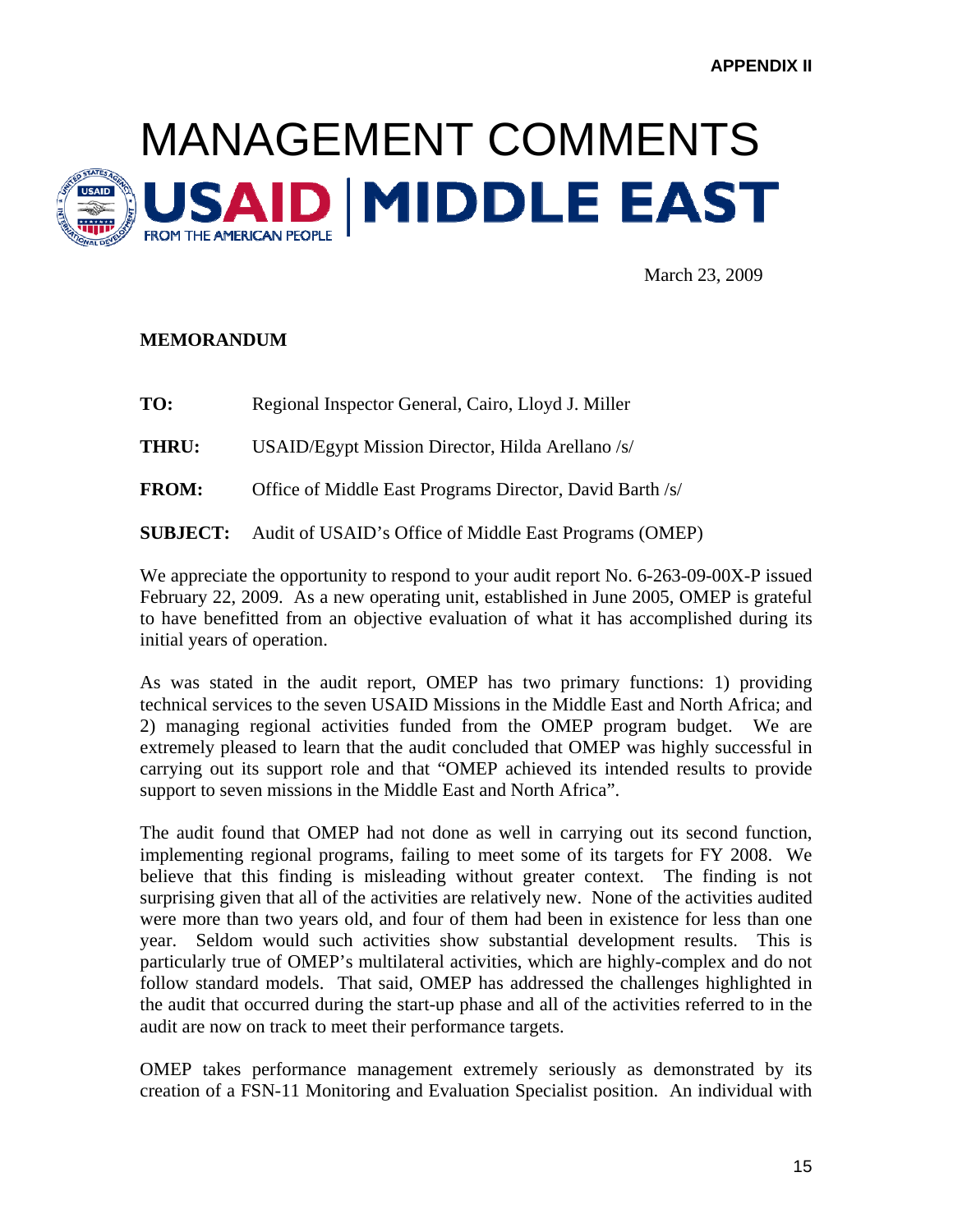extensive experience in monitoring and evaluation of USAID activities was selected for the position in October 2008 he began working from OMEP March 1, 2009. The M&E Specialist is responsible for establishing and maintaining the Mission's performance management plan (PMP) in accordance with agency requirements and best practices. He will also provide technical assistance to OMEP partners so that they can accurately measure and report on their performance.

#### *Recommendation No. 1: We recommend that USAID/Egypt, in collaboration with the Office of Middle East Programs, develop a performance management plan as required by USAID Automated Directives System 201.*

OMEP agrees with the recommendation that it should establish a performance management plan once an approved strategy is in place. In the absence of a formal PMP, OMEP currently relies on several of the main elements of a PMP, such as performance indicators and annual targets for each of the program elements in which we are working. Performance targets and results are entered in the State Departments Foreign Assistance and Coordination Tracking System, and are updated each year when preparing the annual performance report. In addition, each of OMEP's activities has its own PMP. The absence of a complete PMP with indicators and targets for assistance objectives and intermediate results is due to the fact that OMEP does not currently have an approved strategy. In response to feedback from Washington, OMEP recently revised its strategy document, which now includes results frameworks and illustrative indicators. A full PMP will be completed with ninety days of the approval of the strategy by the Middle East Bureau.

*Recommendation No. 2: We recommend that USAID/Egypt, in collaboration with the Office of Middle East Programs, develop and/or revise performance indicators to ensure that they effectively measure the performance of the Office of Middle East Programs' activities as required by USAID Automated Directives System 203.* 

OMEP agrees with the recommendation that performance indicators should be developed or revised to more effectively measure performance. In fact, this action was completed in November 2008, in conjunction with the submission of the FY 2008 annual performance report (attached as annex 1).

The audit was conducted between August and December 2008, covering the period ending September 30, 2008. The audit noted that some of the performance indicators in the fiscal year 2008 operational plan did not closely track results. That is because OMEP primarily utilized standard indicators issued by the Office of Foreign Assistance for each program element. Many of these indicators did not effectively measures the results that the activities were intended to achieve. When preparing the FY 2008 performance report, OMEP took the opportunity to discontinue the use of those standard indicators that were not relevant, and adopted more appropriate customized indicators. Specifically the OMEP program element indicators were adjusted in the FY 2008 performance report, eliminating eleven, adding eight and maintaining six. Targets for FY 2009 and FY 2010 were established for each of the indicators that were added or maintained. OMEP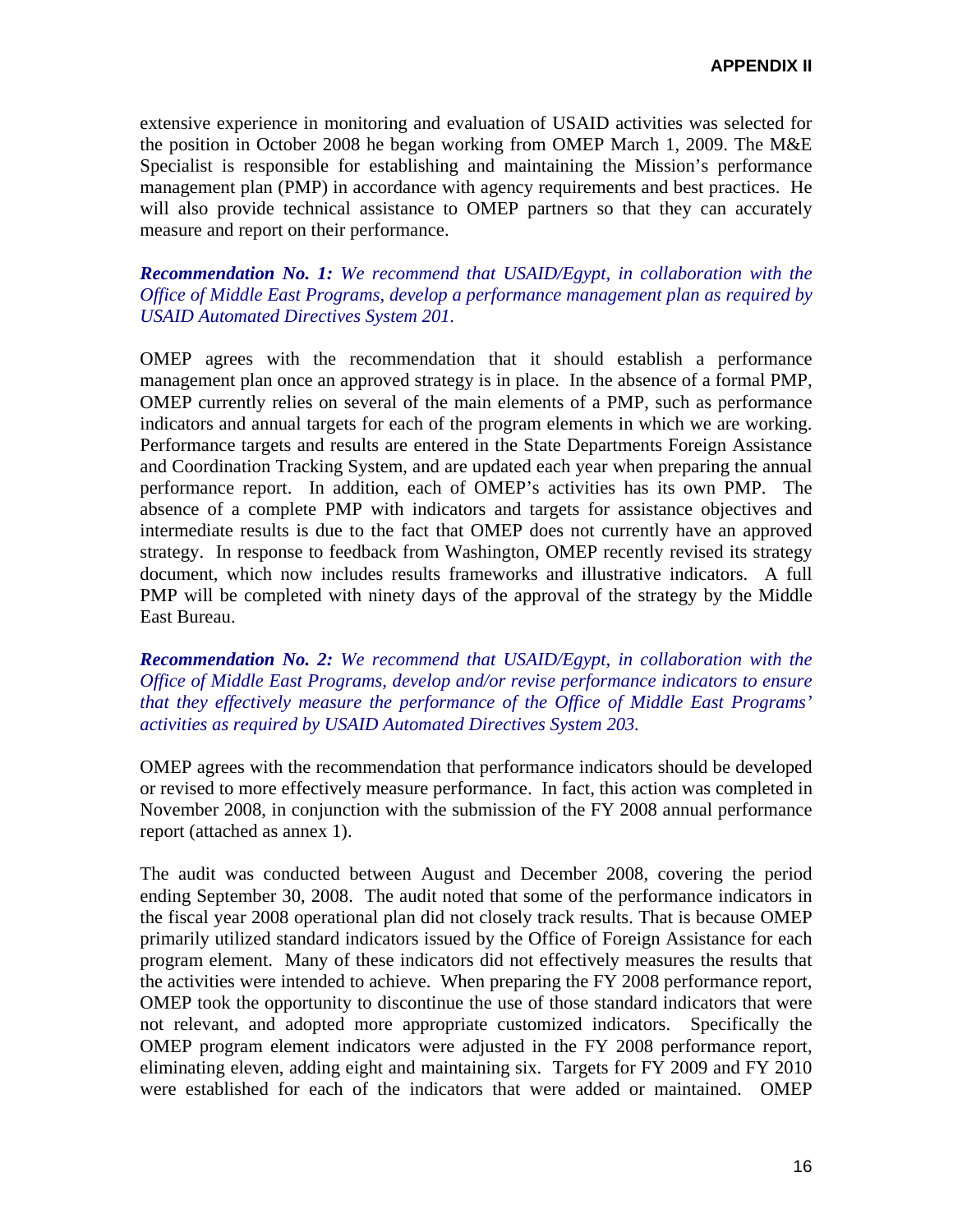believes that it is now able to accurately report on the results it is accomplishing under each program element.

In closing, I would like to thank the RIG office for the extremely professional and collegial manner in which this audit was conducted. The nature of the OMEP program did not easily lend itself to following the standard protocol for a performance audit, due to its regional coverage, the newness of the activities, and the multiple functions of the operating unit. The RIG was extremely flexible and willing to listen to our concerns, adjusting its methodology and analysis to reflect OMEP's unique circumstances. The ultimate result is a useful report that will allow us to improve our performance.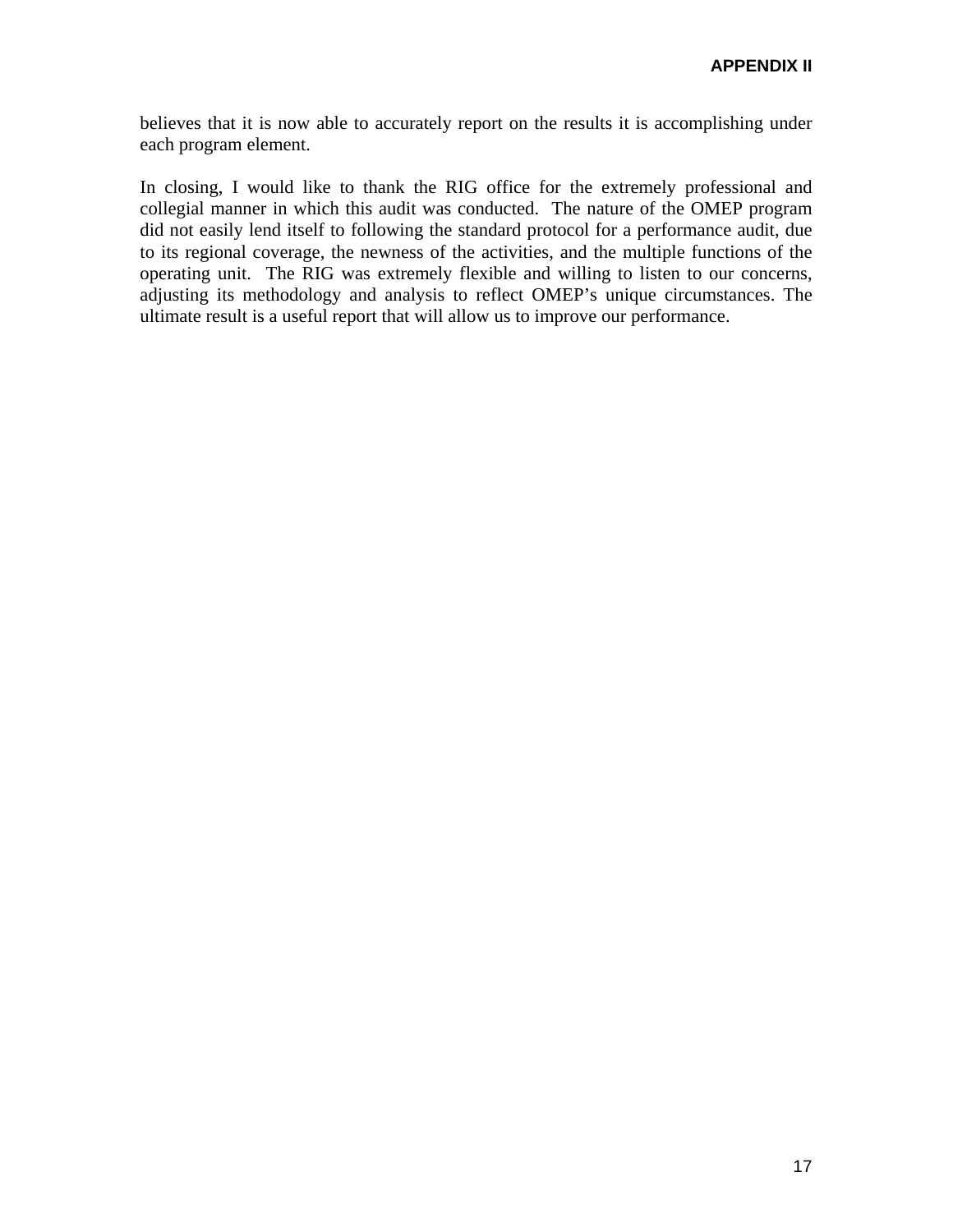| Planned and Actual Results for OMEP Activities as of September 30, 2008 |                |                |           |                           |
|-------------------------------------------------------------------------|----------------|----------------|-----------|---------------------------|
|                                                                         | Planned        |                |           | <b>Planned Target</b>     |
| <b>Indicator Reviewed</b>                                               | Target         | Actual         | Achieved  | Data Source               |
| Counterextremism                                                        |                |                |           |                           |
| 1. Measuring reform policies and                                        |                |                |           |                           |
| activities                                                              | 1              | 0              | <b>No</b> | Agreement                 |
| 2. Number of TV shows teaching youth                                    |                |                |           |                           |
| tolerance and values produced                                           | 20             | 0              | No.       | Agreement                 |
| 3. Number of youth surveyed to assess                                   |                |                |           |                           |
| main concerns and global issues                                         | 3,850          | 3,497          | Yes       | Agreement                 |
| 4. Number of youth actively involved in                                 |                |                |           |                           |
| Siraj                                                                   | 3,100          | 3,554          | Yes       | Agreement                 |
| 5. Number of youth workers actively                                     |                |                |           | Agreement and             |
| involved in Siraj                                                       | 450            | 781            | Yes       | <b>Operational Report</b> |
| 6. Number of institutions working with                                  |                |                |           |                           |
| youth.                                                                  | 100            | 146            | Yes       | Agreement                 |
| 7. Number of students posted in Peace                                   |                |                |           | Agreement and             |
| Scholarships program                                                    | 30             | 22             | No        | <b>Operational Report</b> |
| 8. Number of countries reached for                                      | 8              | $\overline{7}$ | Yes       |                           |
| recruitment of Peace Scholarships                                       |                |                |           | Agreement                 |
| Anticorruption                                                          |                |                |           |                           |
| 9. Number of completed assessments on                                   |                |                |           |                           |
| Transparency International's National                                   | 4              | 0              | <b>No</b> |                           |
| Integrity System measuring anticorruption                               |                |                |           | Agreement                 |
| 10. Number of staff government officials                                |                |                |           |                           |
| receiving U.S. Government-supported                                     | 105            | 33             | <b>No</b> | Agreement And             |
| anticorruption training                                                 |                |                |           | <b>Operational Report</b> |
| <b>Water Supply and Sanitation</b>                                      |                |                |           |                           |
| 11. Number of working groups in                                         |                |                |           |                           |
| operation testing collaborative practices                               | $\overline{2}$ | 1              | <b>No</b> | Contractor                |
| to transboundary river basin                                            |                |                |           | Performance               |
| management                                                              |                |                |           | Management Plan           |
| 12. Cumulative number of countries                                      |                |                |           |                           |
| analyzing and implementing approaches                                   | 10             | 0              | <b>No</b> | Contractor                |
| for managing the sector at a high level of                              |                |                |           | Performance               |
| operation and/or conceptualization                                      |                |                |           | Management Plan           |
| 13. Number of institutions and                                          |                |                |           | Contractor                |
| organizations participating in                                          | 5              | 4              | Yes       | Performance               |
| management of irrigation waters                                         |                |                |           | Management Plan           |
| 14. Number of working groups engaged                                    |                |                |           |                           |
| in identification and assessment of                                     |                |                |           |                           |
| options to improve operational and                                      | 3              | $\mathbf{1}$   | No        |                           |
| financial performance and service                                       |                |                |           | Contractor                |
| delivery based on information shared at                                 |                |                |           | Performance               |
| workshops and technical assistance                                      |                |                |           | Management Plan           |

### **Performance Indicators Reviewed**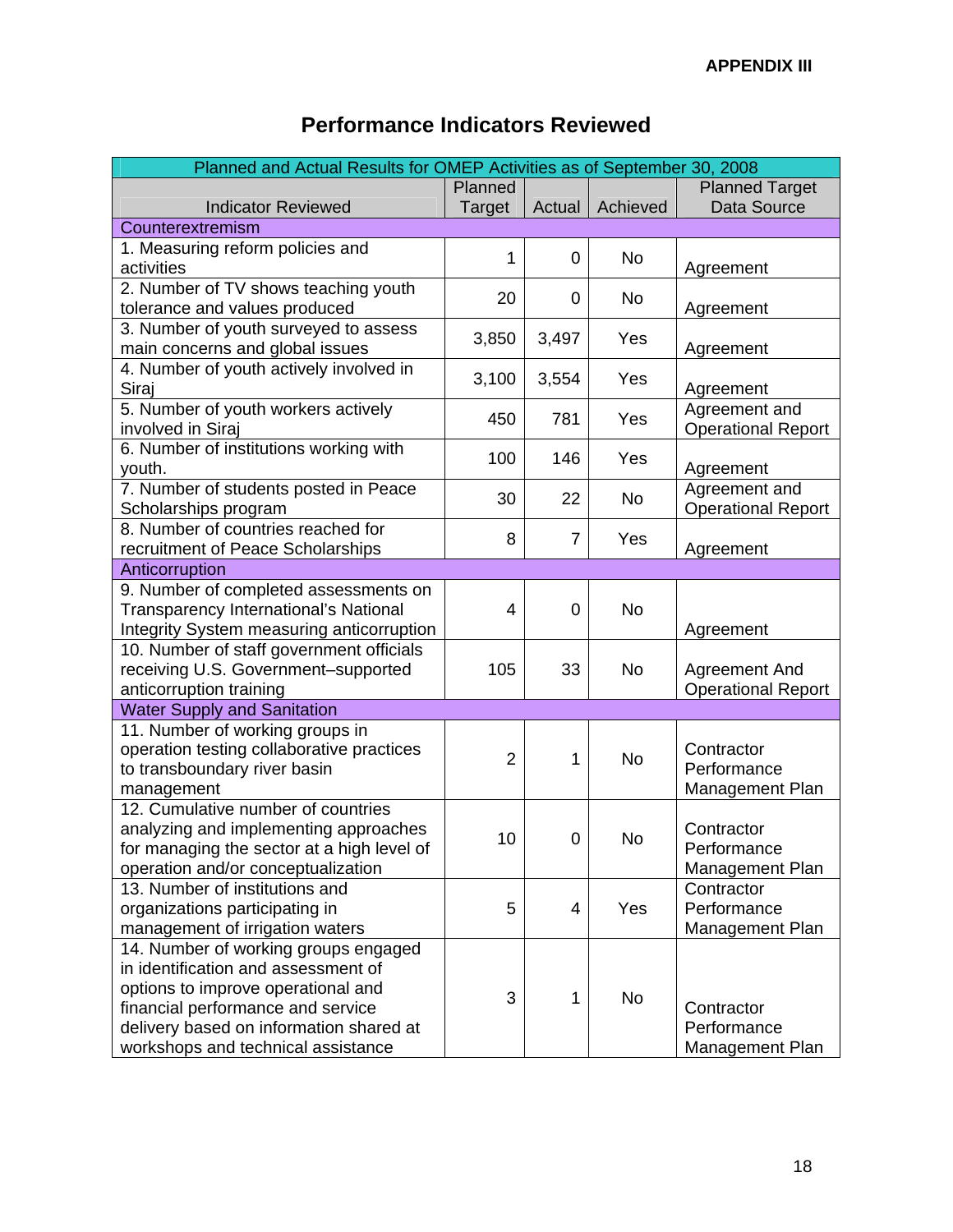### **APPENDIX III**

| Planned and Actual Results for OMEP Activities as of September 30, 2008                                                                     |                |        |                 |                                              |
|---------------------------------------------------------------------------------------------------------------------------------------------|----------------|--------|-----------------|----------------------------------------------|
|                                                                                                                                             | <b>Planned</b> |        |                 | <b>Planned Target</b>                        |
| <b>Indicator Reviewed</b>                                                                                                                   | Target         | Actual | Achieved        | Data Source                                  |
| 15. Number of future leaders identified<br>and their technical and management<br>capacities strengthened through training<br>and networking | 25             | 26     | Yes             | Contractor<br>Performance<br>Management Plan |
| 16. Level of co-investment (actual or in<br>kind) mobilized                                                                                 | \$50,000       | \$0    | No.             | Contractor<br>Performance<br>Management Plan |
| <b>Total Indicators Achieved</b>                                                                                                            |                |        | Yes: 7<br>No: 9 |                                              |